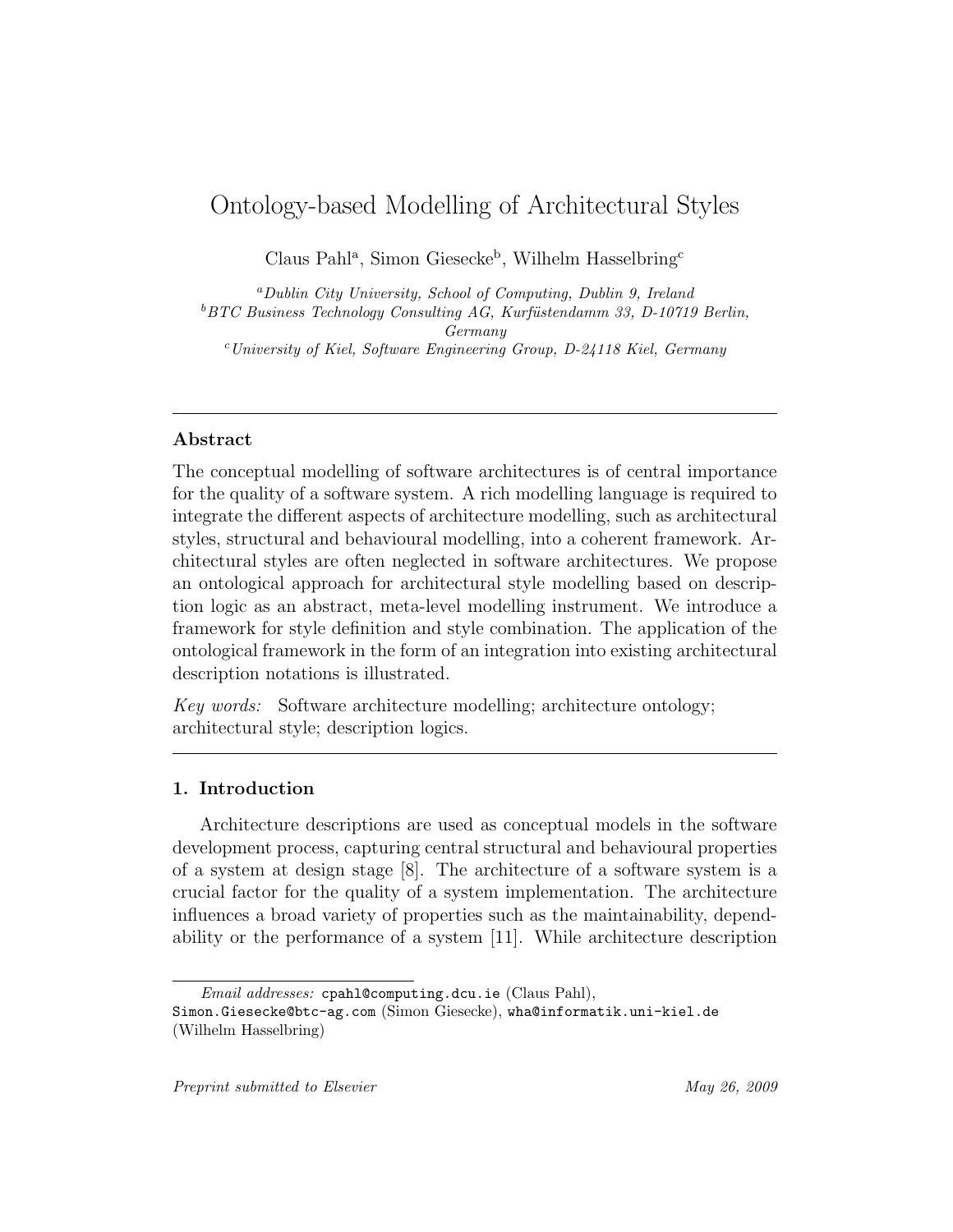languages (ADLs) exist [23], these are not always suitable to support rich conceptual modelling of architectures [13]. Only a few, such as ACME [11], support the abstraction of architectures into styles or patterns. If formally defined, these can be used to reason about architectures and their properties [1].

We present an architectural style ontology, which serves as a modelling language for formally defined architectural styles and patterns. We address a number of aspects that go beyond ADLs such as ACME in terms of style description

- a rich and easily extensible semantic style modelling language,
- operators to combine, compare, and derive architectural styles,
- a composition technique that incorporate behavioural composition.

The result is an independent style language that can be applied to extend existing ADLs to include style support. For all three aspects, an ontologybased approach to represent architectural knowledge – here in terms of a description logic, which is an underlying logic of ontology languages – is a highly suitable formal framework [3]. Ontologies provide modelling and reasoning support for information structured in terms of taxonomies and described in terms of abstract properties.

The modelling of basic structural connectivity of architectures is currently adequately supported [22, 2, 23, 8, 11] and shall therefore not be the primary concern in this ontological framework. We use ontologies as a conceptual modelling approach with reasoning support to represent architectural styles in terms of style hierarchy construction and the formulation of architecture concepts and their relationships. Our architectural style ontology focuses primarily on abstractions of structural aspects of components and connectors in the form of styles. The terminological level of the ontology provides vocabulary and a type language for architectural styles. Instances of this type language are concrete architecture specifications.

The determination of an architectural style, based on a given set of quality requirements, should ideally be the first step in software design [12]. We use a description logic to define an ontology for the description and development of architectural styles that consists of

• an ontology to define architectural styles through a type constraint language,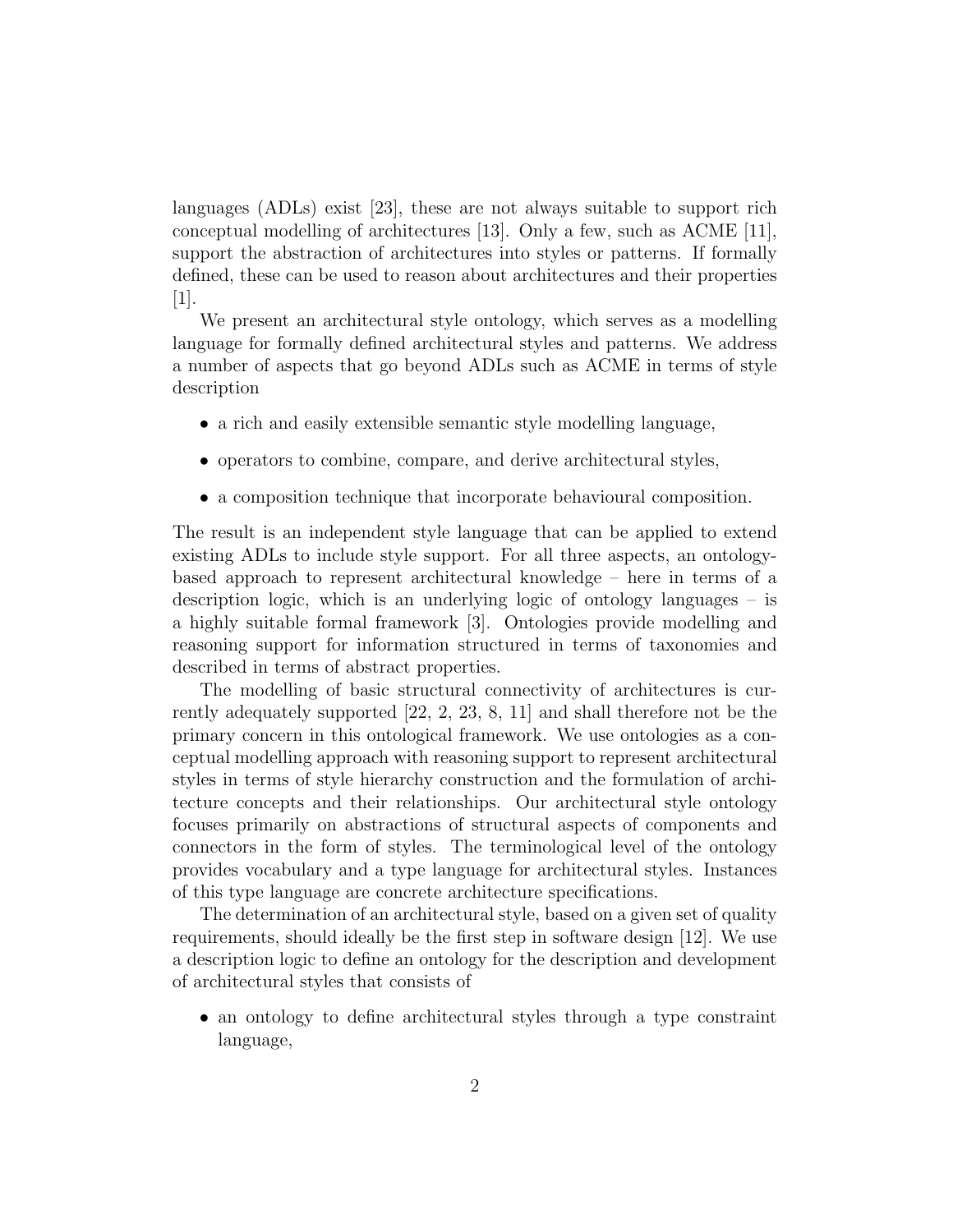• an operator calculus to relate and combine architectural styles.

Our aim is to present a conceptual, ontology-based modelling meta-level framework for software architectures, that allows the integration of style aspects into existing architectural description languages (ADLs) without an explicit notion of architectural styles. We extend our previous work in this area [27] through an extension of the core ontology by more elaborate development and composition operators (in particular including behaviour in this context to the previous focus on structural aspects) and by provding an extensive application in the ACME context that illustrates its benefits.

We introduce the necessary ontology and description logic foundations in Section 2. We then present an ontology-based modelling approach for architectural styles in Section 3. Relating these styles is the focus of Section 4. We define an advanced composition approach in Section 5. The application of the architectural style language is illustrated in Section 6. We discuss style-based architectural modelling in terms of applications beyond ACME, quality-driven development, and advanced behavioural specification in Section 7, before reviewing related work in Section 8 and ending with some conclusions in Section 9.

## 2. Ontologies and Description Logic

Before presenting the architectural style ontology, we introduce the core elements of the description logic language  $\text{AIC}$ , which is an extension of the basic attributive language  $\mathcal{AL}$  [3].  $\mathcal{ALC}$  has been selected since it is the most simple language that provides a set of combinators and logical operators that suffices for the style ontology. Ontologies formalise knowledge about a domain (intensional knowledge) and its instances (extensional knowledge). A description logic, such as  $ALC$ , consists of three types of basic notational elements.

- Concepts are the central entities. Concepts are classes of objects with the same properties. Concepts represent sets of objects.
- Roles are relations between concepts. Roles allow us to define a concept in terms of other concepts.
- *Individuals* are named objects.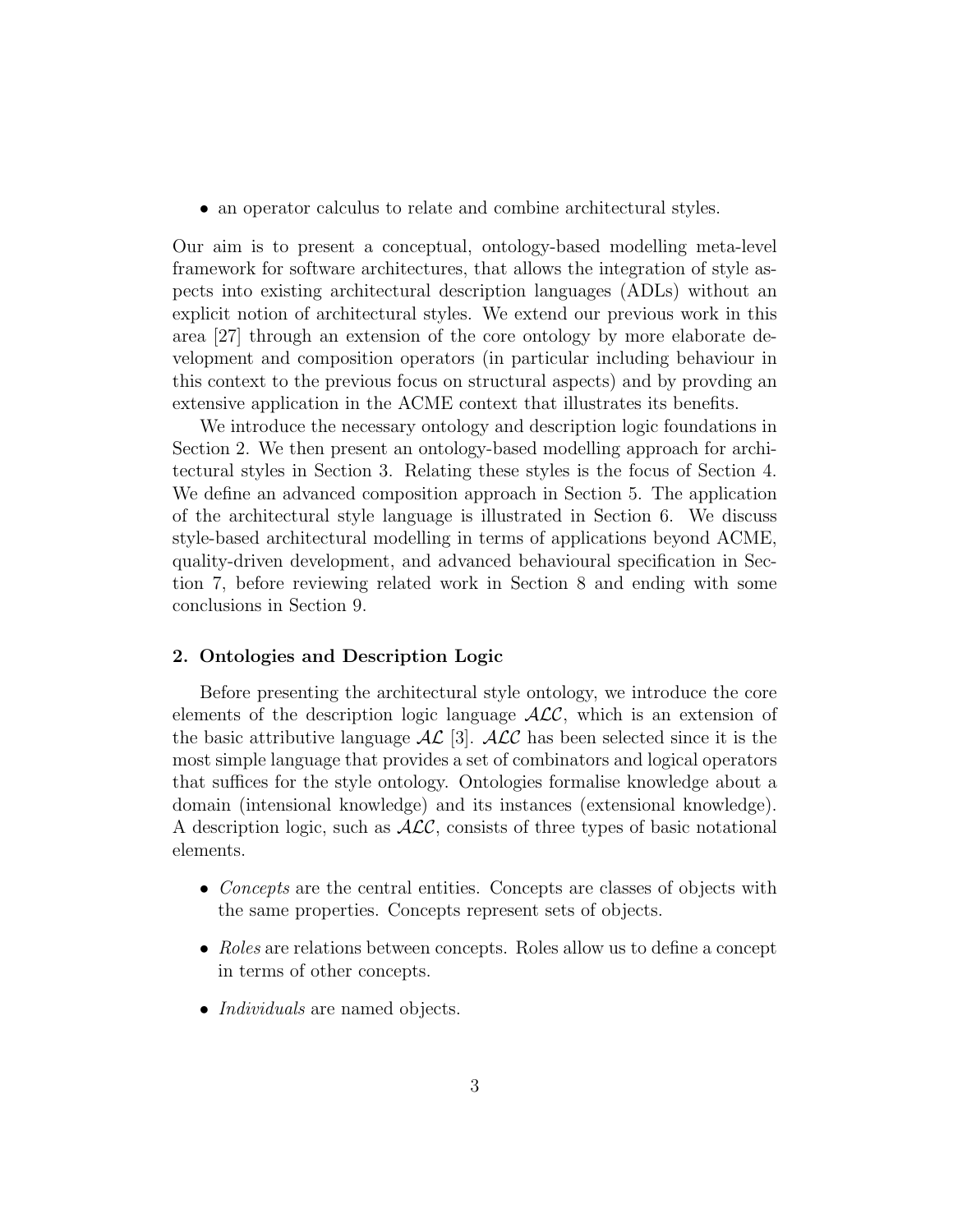Individuals can be thought of as constants, concepts as unary predicates, and roles as binary predicates. We can define our language through Tarskistyle model semantics based on an interpretation I that maps concepts and roles to corresponding sets and relations, and individuals to set elements [19]. Properties are specified as *concept descriptions*:

- Basic concept descriptions are formed according to the following rules: A denotes an atomic concept, and if C and D are any (atomic or composite) concepts, then so are  $\neg C$  (negation),  $C \sqcap D$  (conjunction),  $C \sqcup D$  (disjunction), and  $C \rightarrow D$  (implication).
- Value restriction and existential quantification, based on roles, are concept descriptions that extend the set of basic concept descriptions. A value restriction  $\forall R.C$  restricts the value of role R to elements that satisfy concept C. An existential quantification  $\exists R.C$  requires the existence of a role value.
- Quantified roles can be composed, e.g.  $\forall R_1 \forall R_2 \dots C$  is a concept description since  $\forall R_2.C$  is one.

These combinators can be defined using their classical set-theoretic interpretations. Given a universe of values  $S$ , we define the model-based semantics of concept descriptions as follows<sup>1</sup>:

$$
\begin{array}{rcl}\n\top^I & = & \mathcal{S} \\
\bot^I & = & \emptyset \\
(\neg A)^I & = & \mathcal{S} \setminus A^I \\
(C \sqcap D)^I & = & C^I \cap D^I \\
(\forall R.C)^I & = & \{a \in S \mid \forall b \in S.(a, b) \in R^I \to b \in C^I\} \\
(\exists R.C)^I & = & \{a \in S \mid \exists b \in S.(a, b) \in R^I \land b \in C^I\}\n\end{array}
$$

An *individual* x defined by  $C(x)$  is interpreted by  $x^I \in \mathcal{S}$  with  $x^I \in C^I$ . Structural subsumption is a relationship defined by subset inclusions for concepts and roles.

• A subsumption  $C_1 \subseteq C_2$  between two concepts  $C_1$  and  $C_2$  is defined through set inclusion for the interpretations  $C_1^I \subseteq C_2^I$ .

<sup>&</sup>lt;sup>1</sup>Combinators  $\Box$  and  $\rightarrow$  can be defined based on  $\Box$  and  $\neg$  as usual.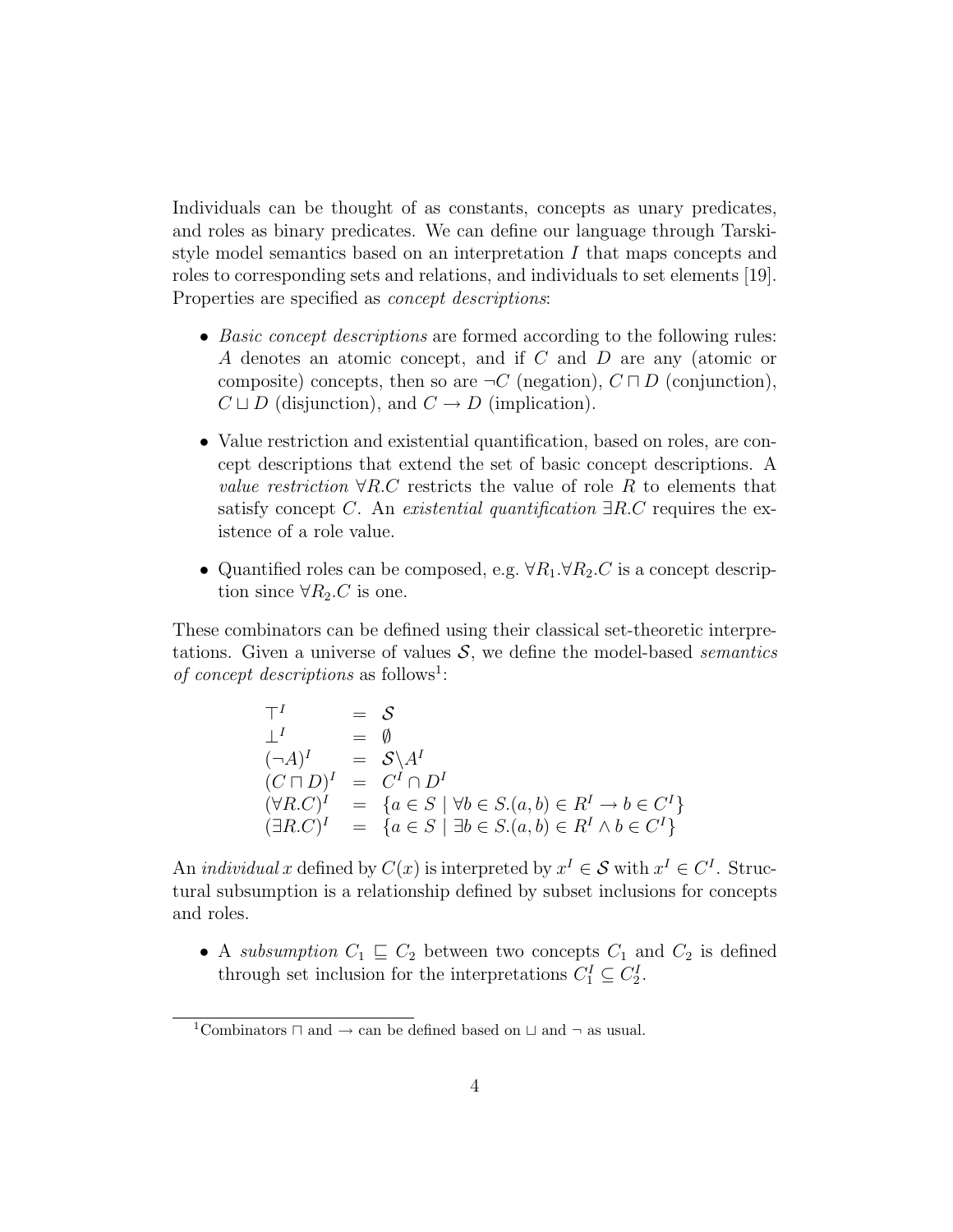• A subsumption  $R_1 \sqsubseteq R_2$  between two roles  $R_1$  and  $R_2$  holds, if  $R_1^I \subseteq R_2^I$ .

Structural subsumption (subclass) is weaker than logical subsumption (implication), see [3]. Subsumption can be further characterised by axioms such as the following for concepts  $C_1$  and  $C_2$ :  $C_1 \sqcap C_2 \sqsubseteq C_1$  or  $C_2 \rightarrow C_1$  implies  $C_2 \sqsubseteq C_1$ . The expression  $C_1 \equiv C_2$  represents equality.

The concept descriptions can be mapped to a predicate logic, which clarifies the reasoning capabilities of the approach. A concept  $C$  can be thought of as a unary predicate  $C(x)$  for a variable x and roles R as binary predicates  $R(x, y)$ , i.e. concept descriptions like  $\exists R.C$  are mapped to  $\exists y.R(x, y) \wedge C(x)$ .

## 3. Modelling Architectural Styles

## 3.1. The Basic Architectural Style Ontology

The  $\cal{ALC}$  language shall now be used to define an architectural style ontology, thus providing a type and constraint language for ADLs. The central concepts in this ontology are configuration, component, connector, role, and port types – all of which are derived from a general concept called an architectural type that captures all architectural notions. These are the elementary architectural types. The architectural types configuration, component and connector are at the core of style definitions [33]. Ports and roles are used in a range of ADLs such as ACME, Darwin, Wright or AADL. Components encapsulate computation and connectors represent communication between the components. Components can communicate through ports. Connectors connect to other components through connectors via their ports, where each port plays a specific role in the context of a connector. Configurations are compositions of components and connectors with their ports and roles. Often, a provided and a required port interface is distinguished to add a direction to connectors, which can be clarified in terms of roles. Ports enhance component descriptions and roles enhance connector descriptions.

This vocabulary consisting of five elements needs to be constrained in the ontology in order to ensure the desired semantics:

| ArchType  | $\Box$ Configuration $\Box$ Component $\Box$ Connector $\Box$ Role $\Box$ Port              |
|-----------|---------------------------------------------------------------------------------------------|
| and       |                                                                                             |
|           | $Configuration \equiv \exists hasPart.(Component \sqcup Connector \sqcup Role \sqcup Port)$ |
| Component | $\equiv$ ArchType $\sqcap \exists hasInterface.Port$                                        |
| Connector | $\equiv$ ArchType $\sqcap \exists hasEndpoint.Role$                                         |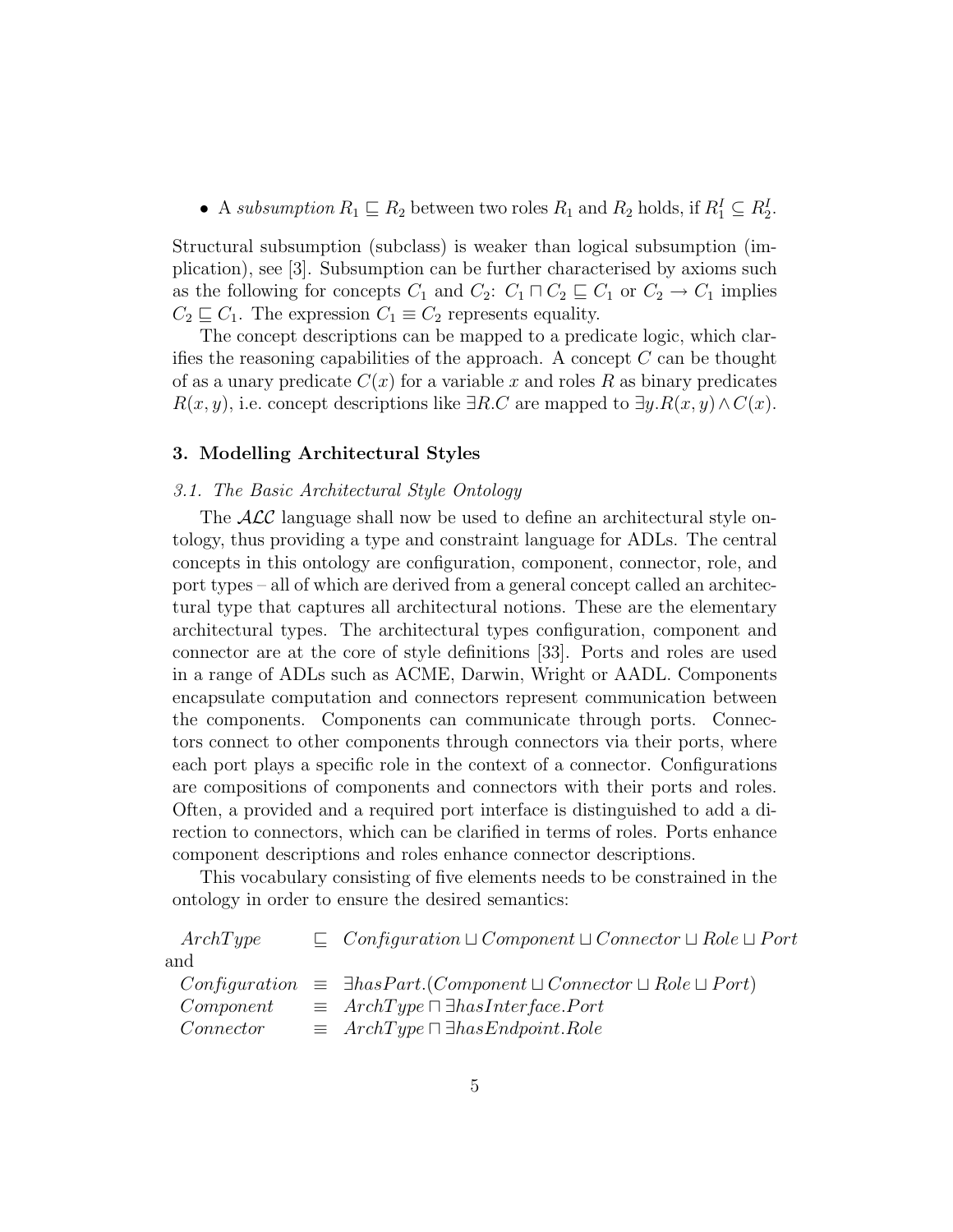The roles has Part, has Endpoint and has Interface are part of the basic vocabulary. The hasPart role will be defined formally later on. The other two represent structural links from connectors to roles and from components to their ports; they ensure that roles and ports are associated to the core architectural types. This vocabulary of types can be extended to add further elements using the same mechanisms based on subsumption and concept descriptions.

## 3.2. Defining Architectural Styles

Defining architectural styles is actually done by extending the basic vocabulary of elementary architectural types. The subsumption relationship serves to introduce specific types that form an architectural style.

## 3.2.1. The Pipe-and-Filter Architectural Style.

The specification of architectural styles shall be illustrated using the pipeand-filter style. We start with an extension of the hierarchy of elementary architectural types in order to introduce style-specific components and ports:

| $PipeFilterComponent \subseteq Component$ |                  |
|-------------------------------------------|------------------|
| PipeFilterConnector                       | $\Box$ Connector |
| PipeFilterPort                            | $\subseteq$ Port |

These new elements shall be further detailed and restricted to express their connector semantics. Three types of pipe-filter components, DataSource, DataSink and Filter, shall be distinguished. Their respective connectivity through input and output ports is defined as follows:

| DataSource |   | $\equiv \langle 1 \rangle$ has Port $\Box$ has Port. Output                    |
|------------|---|--------------------------------------------------------------------------------|
| DataSink   |   | $\equiv \langle 1 \rangle$ has Port $\Box$ has Port. Input                     |
| Filter     | 三 | $= 2 \; has Port \sqcap \exists hasPort. Input \sqcap \exists hasPort. Output$ |

DataSource, DataSink, and Filter are defined as components of a pipe-andfilter architectural style. We assume Input and Output to be defined as ports. Each of these components is characterised through the number and types of component ports using so-called predicate restrictions on a numerical domain (for instance,  $\leq n$  and  $=n$  are used to express  $hasPort.(n|n \leq 1)$  for a nonnegative integer n) and the usual concept descriptions (such as  $hasPort$ ). In addition to these more structural conditions that define the connections between the component types, a number of classification constraints shall be formulated that further refine the initial enumeration of pipe-and-filter components by describing how subtype classification is applied.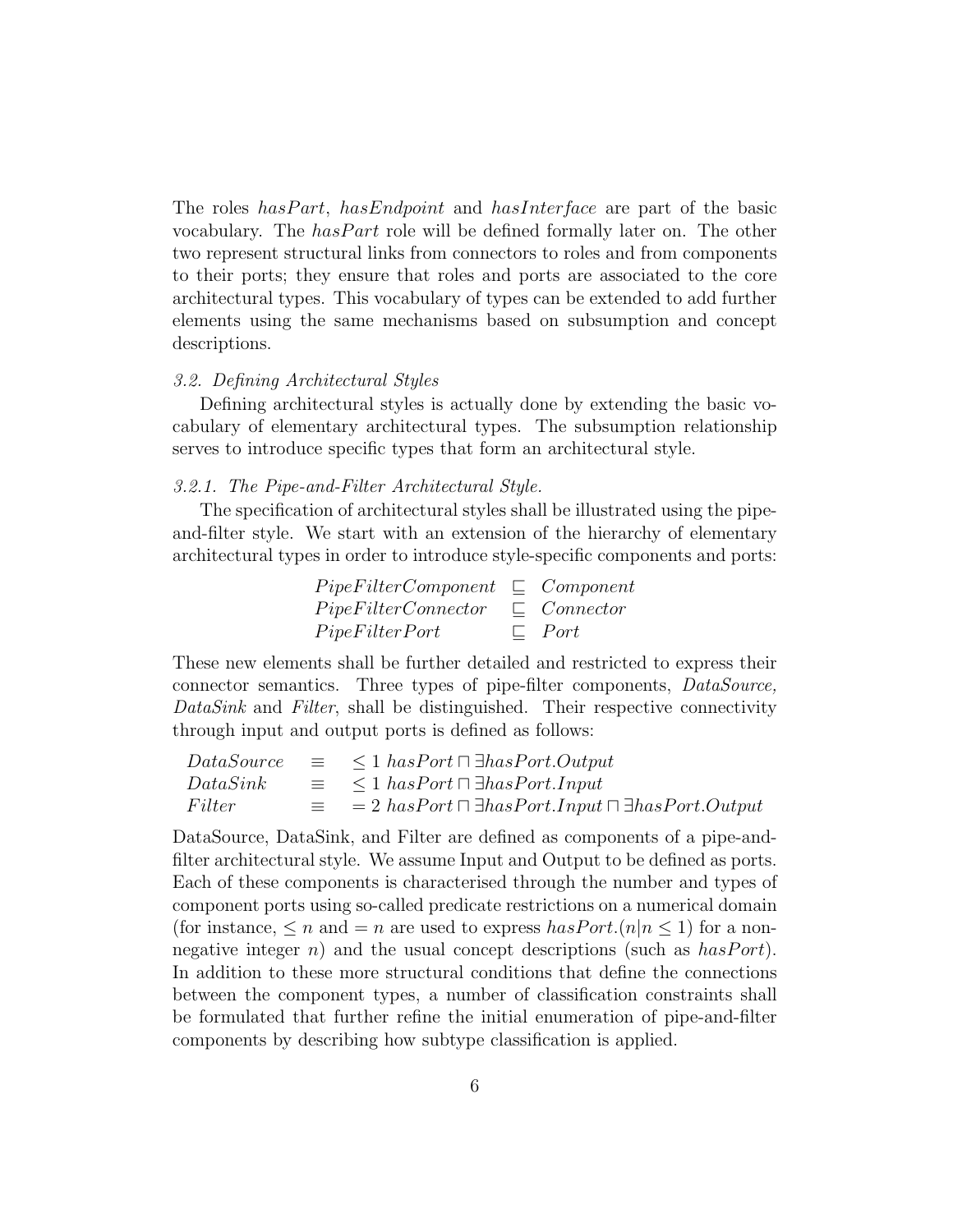• *Disjointness* requires the individual components to be truly different:

 $DataSource \sqcap DataSink \sqcap Filter \equiv \bot$ 

• *Completeness* requires pipe-and-filter components to be made up of only the three specified types:

 $PipeFilterComponent \equiv DataSource \sqcup DataSink \sqcup Filter$ 

Similarly, we can define disjointness  $Input \sqcap Output \equiv \bot$  and completeness  $PipeFilterPort \equiv Input \sqcup Output$  for ports.

3.2.2. The Hub-and-Spoke Architectural Style.

In addition to the well-known pipe-and-filter style [1, 11], we introduce another architectural style, the hub-and-spoke style. This style abstracts a system that manages a composition from a single location, the hub, which is normally the participant initiating the composition. The composition controller (the hub) is usually remotely accessed by the participants (the spokes). This is the most popular and usually default distribution configuration for service compositions. We would specify:

 $Hub \sqsubseteq Component$  and  $Spoke \sqsubseteq Component$ 

with suitable completeness and disjointness constraints. The expressions

 $Hub \equiv \exists hasPort. Input$  and  $Spoke \equiv \exists hasPort. Output$ 

explain that hubs receive incoming requests from spokes. Further constraints could limit the number of hubs to one:

$$
HubS pole Configuration \equiv = 1 \, has Part. Hub
$$

with  $HubSpokeConfiguration \subseteq Configuration$ , whereas spokes can be instantiated in any number. A standard connector, called Hub-Spoke, with  $Hub-Spole \sqsubseteq Connector$  connects hubs and spokes.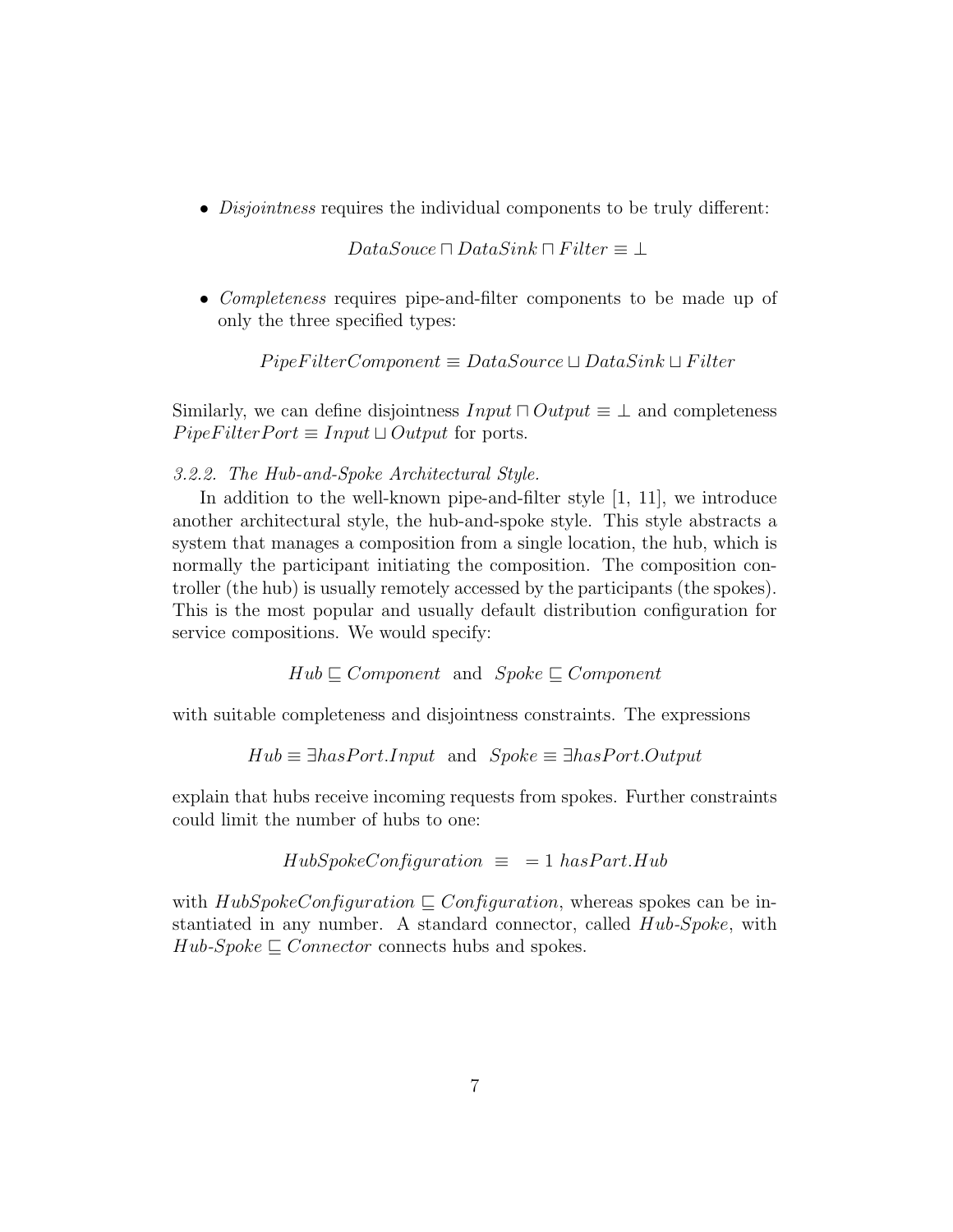#### 3.3. Architectural Styles and Architecture Modelling

So far, we have addressed specifications of architectural properties at the architectural type level. These specifications are constraints that apply to concrete architecture descriptions formulated using the defined architectural types. The question is how these type-level specifications are applied to act as architectural styles. An instantiation of these type-level properties, i.e. an architecture, could be described by instantiating the elementary types only, fully ignoring any style-specific constraints. Thus, a specification of architectural properties is not what we would commonly see as an architectural style. The configuration type matches what an architectural style needs to express. It defines a specific vocabulary of components and other elements and their constraints. Therefore, we define an architectural style to be a subtype (subsumption) of the configuration type.

> $PipeFilterStyle \subseteq Configuration$  $PipeFilterStyle \equiv \exists hasPart.(PipeFilterComponent \sqcup$  $PipeFilterConnector \sqcup Role \sqcup Port)$

This is, together with related concept descriptions, a style definition. What clearly identifies a style is the configuration subtype that acts as a root of the style definition. An architecture description conforming to an architectural style is a subtype of the defined style configuration, e.g.  $PipeFilterStyle$ . All elements linked to the style (or its subtypes) directly or transitively through has Part and the other predefined roles can be used to describe an architecture. Generally, styles are defined through existential quantification. This is consistent with the aim of supporting the composition and hierarchies of styles. Architectures can belong to several styles.

A distinguishing property of our approach is that the basic architecture vocabulary with notions like component or connector is defined with the same mechanism at the same layer as the architectural styles. The basic architectural style ontology itself is consequently an architectural style, albeit an abstract and unconstraining one – with the trivial equality as the required subsumption.

The styles defined based on the ontology aim to provide a type language for architecture definitions. Components in an architecture definition are instances of the elements of an architectural style. The style constrains the use of the architecture elements. This architecture layer – the instances layer in terms of our ontology – shall not be addressed here. Instead we will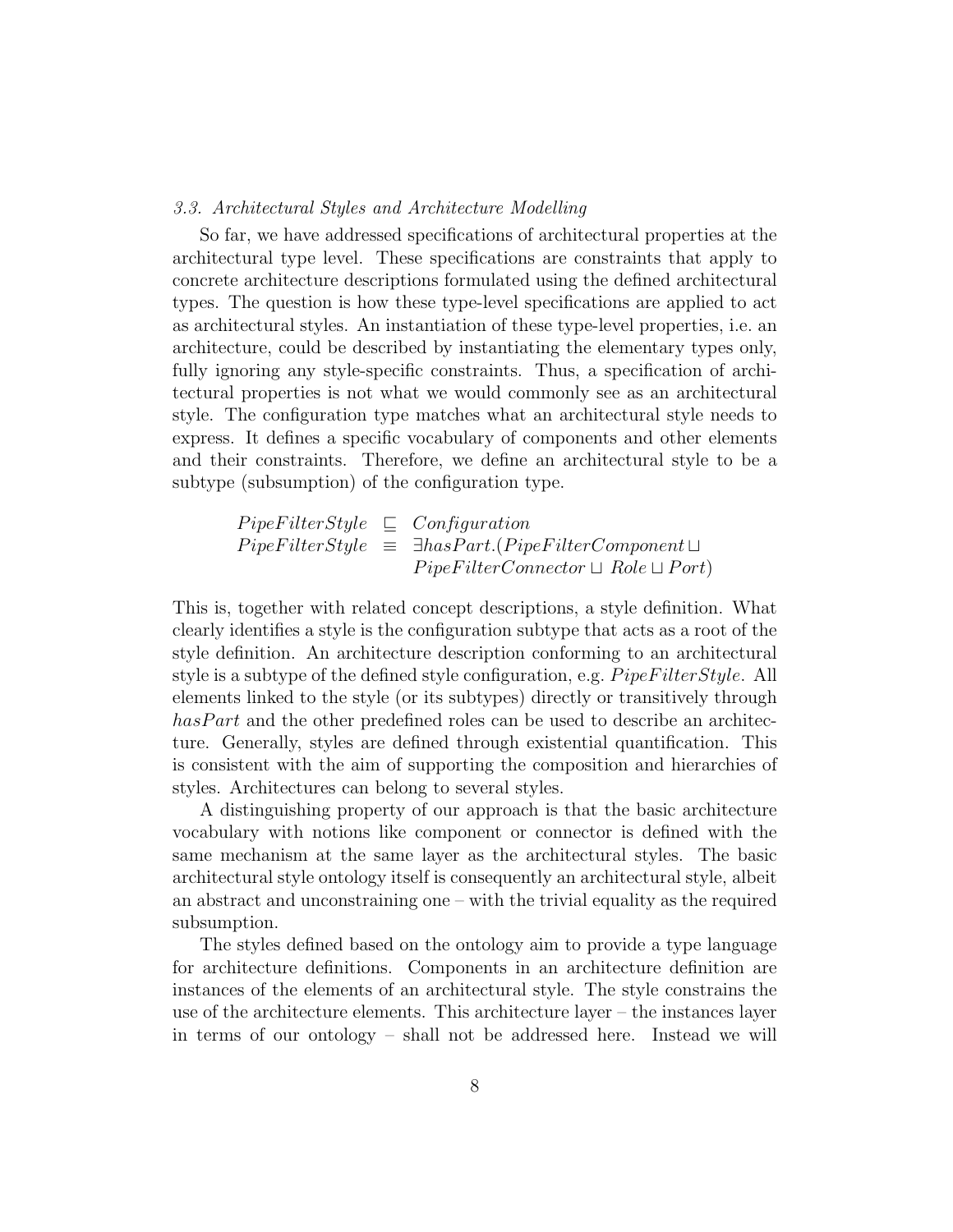demonstrate how the framework is independent of specific ADLs in Section 6. It can be applied to general ADLs as a style sublanguage. It is not our aim to define yet another ADL.

#### 4. Relating Architectural Styles

Each architectural style is defined by a separate specification as an extension of the basic ontology of elementary architecture elements. In order to reuse architectural styles as specification artefacts, these styles are often related to each other, e.g. to be compared to each other or to be derived from another [9]. Different styles can be related based on ontology relationships. We give an overview of the central operators renaming, restriction, union, intersection and refinement and define the semantics of this operator calculus. Instead of general ontology mappings, we introduce a notion of a style specification and define style comparison and development operators on it.

#### 4.1. Style Syntax and Semantics

Before defining the operators, the notions of architecture specification and styles and their semantics need to be made more precise. We assume a style to be a specification  $Style = \langle \Sigma, \Phi \rangle$  based on the elementary type ontology with

- a signature  $\Sigma = \langle C, R \rangle$  consisting of concepts C and roles R,
- concept descriptions  $\phi \in \Phi$  based on  $\Sigma$ .

Style is interpreted by a set of models  $M$ . The model notion [19] refers to algebraic structures that satisfy all concept descriptions  $\phi$  in  $\Phi$ . The set M contains algebraic structures  $m \in M$  with

- sets of objects  $C<sup>I</sup>$  for each concept  $C$ ,
- relations  $R^I \subseteq C_i^I \times C_j^I$  for all roles  $R: C_i \to C_j$

such that m satisfies the concept description. This satisfaction relation is defined inductively over the connectors of the description logic  $\mathcal{ALC}$  as usual [19, 3].

The combination of two styles should be conflict-free, i.e. semantically, no contradictions should occur. A consistency condition can be verified by ensuring that the set-theoretic interpretations of two styles  ${\cal S}_1$  and  ${\cal S}_2$  are not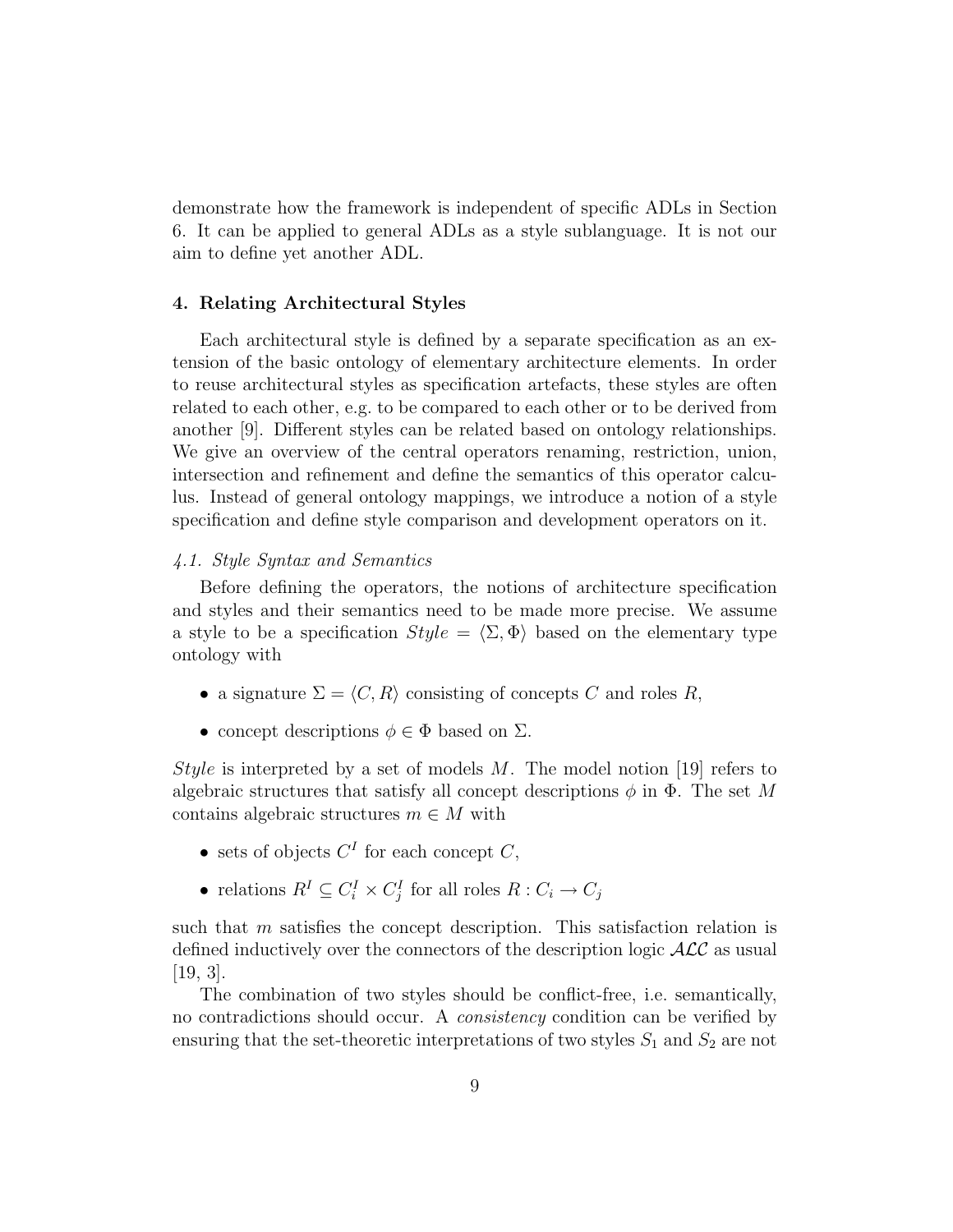disjoint,  $S_1^I \cap S_2^I \neq \emptyset$ , i.e. their combination is satisfiable and no contradictions occur.

Note, that this calculus of operators is not strictly an algebra in terms of styles – only in terms of specifications. A resulting specification can be defined as a style by identifying a new root configuration.

#### 4.2. Renaming

Style development might require syntactical elements to be renamed. A *renaming* operator can be defined elementwise for a given signature  $\Sigma$ . By providing mappings for the elements that need to be modified, a new signature  $\Sigma'$  is defined:

$$
\Sigma' = \Sigma [n_1 \mapsto n'_1, \dots, n_m \mapsto n'_m]
$$

for all names of concepts or roles  $n_i(i = 1, \ldots, m)$  of  $\Sigma$  that need to be modified.

#### 4.3. Restriction

While often architectural styles are used as-is in combinations and relationships, it is sometimes desirable to focus on specific parts, before for instance refining an architectural style. Restriction is an operator that allows architectural style combinations to be customised and undesired elements (and their properties) to be removed. A restriction, i.e. a projection, can be expressed using the restriction operator  $\langle \Sigma, \Phi \rangle_{\Sigma'}$  for a specification, defined by

$$
\langle \Sigma, \Phi \rangle_{|\Sigma'} \stackrel{\text{def}}{=} \langle \Sigma \cap \Sigma', \{ \phi \in \Phi \mid rls(\phi) \in rls(\Sigma \cap \Sigma') \land crps(\phi) \in crps(\Sigma \cap \Sigma') \} \rangle
$$

with the usual definition of role and concept projections  $rls(\Sigma) = R$  and  $crts(\Sigma) = C$  on a signature  $\Sigma = \langle C, R \rangle$ . Restriction preserves consistency as constraints are, if necessary, removed.

#### 4.4. Intersection and Union

Adding elements of one style to another (or removing specific style properties from a style) is often required. Union and intersection deal with these situations, respectively. Two architectural styles  $S_1 = \langle \Sigma_1, \Phi_1 \rangle$  and  $S_2 = \langle \Sigma_2, \Phi_2 \rangle$  shall be assumed.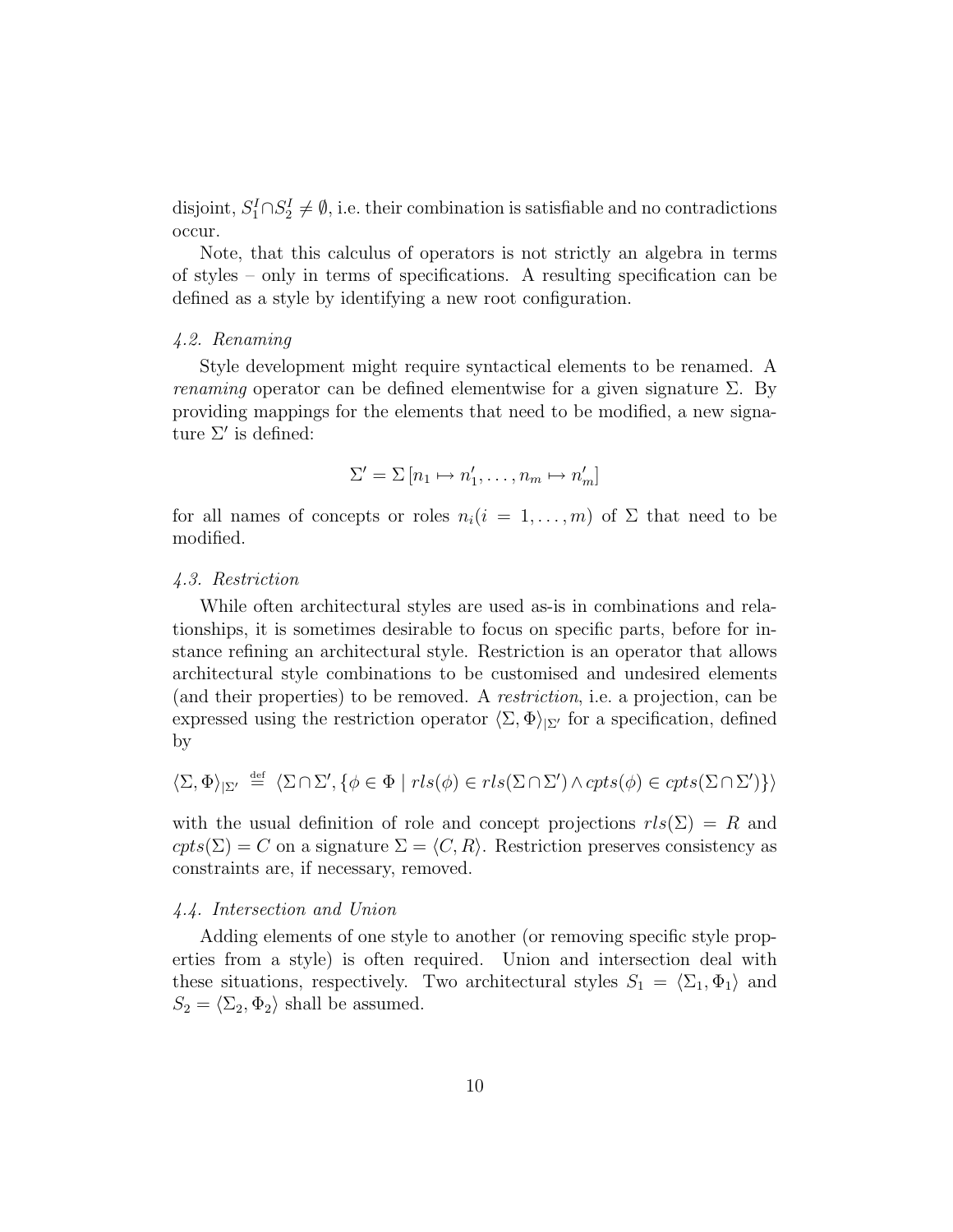• The *intersection* of  $S_1$  and  $S_2$ , expressed by  $S_1 \cap S_2$ , is defined by

 $S_1 * S_2 \stackrel{\text{def}}{=} \langle \Sigma_1 \cap \Sigma_2, (\Phi_1 \cup \Phi_2)|_{\Sigma_1 \cap \Sigma_2} \rangle$ 

Intersection is semantically defined based on an intersection of style interpretations, achieved through projection onto common signature elements.

• The union of  $S_1$  and  $S_2$ , expressed by  $S_1 \cup S_2$ , is defined by

$$
S_1 + S_2 \stackrel{\text{def}}{=} \langle \Sigma_1 \cup \Sigma_2, \Phi_1 \cup \Phi_2 \rangle
$$

Union is semantically defined based on a union of style interpretations.

In the case of fully different architectural styles, their intersection results in the elementary architecture types and their properties. Both operations can result in consistency conflicts.

#### 4.5. Refinement

Consistency is a generic requirement that should apply to all combinations of architecture ontologies. A typical situation is the derivation of a new architectural styles from an existing one [5]. The refinement operator that we are going to introduce is a consistent derivation. Refinement can be linked to the subsumption relation and semantically constrained by an inclusion of interpretations, i.e. the models that interpret a style. Refinement carries the connotation of preserving existing properties, for instance the satisfiability of the original style specification. In this terminology, the pipe-and-filter style is actually a refinement of the basic architectural type vocabulary. As the original types are not further constrained, the extension is consistent.

An explicit consistency-preserving refinement operator shall be introduced to provide a constructive subsumption variant that allows

- new subconcepts and new subrelationships to be added,
- new constraints to be added if these apply consistently to the new elements.

Assume a style  $S = \langle \Sigma, \Phi \rangle$ . For any specification  $\langle \Sigma', \Phi' \rangle$  with  $\Sigma \cap \Sigma' = \emptyset$ , we define a *refinement* of S by  $\langle \Sigma', \Phi' \rangle$  through

$$
S \oplus \langle \Sigma', \Phi' \rangle \stackrel{\text{def}}{=} \langle \Sigma + \Sigma', \Phi + \Phi' \rangle
$$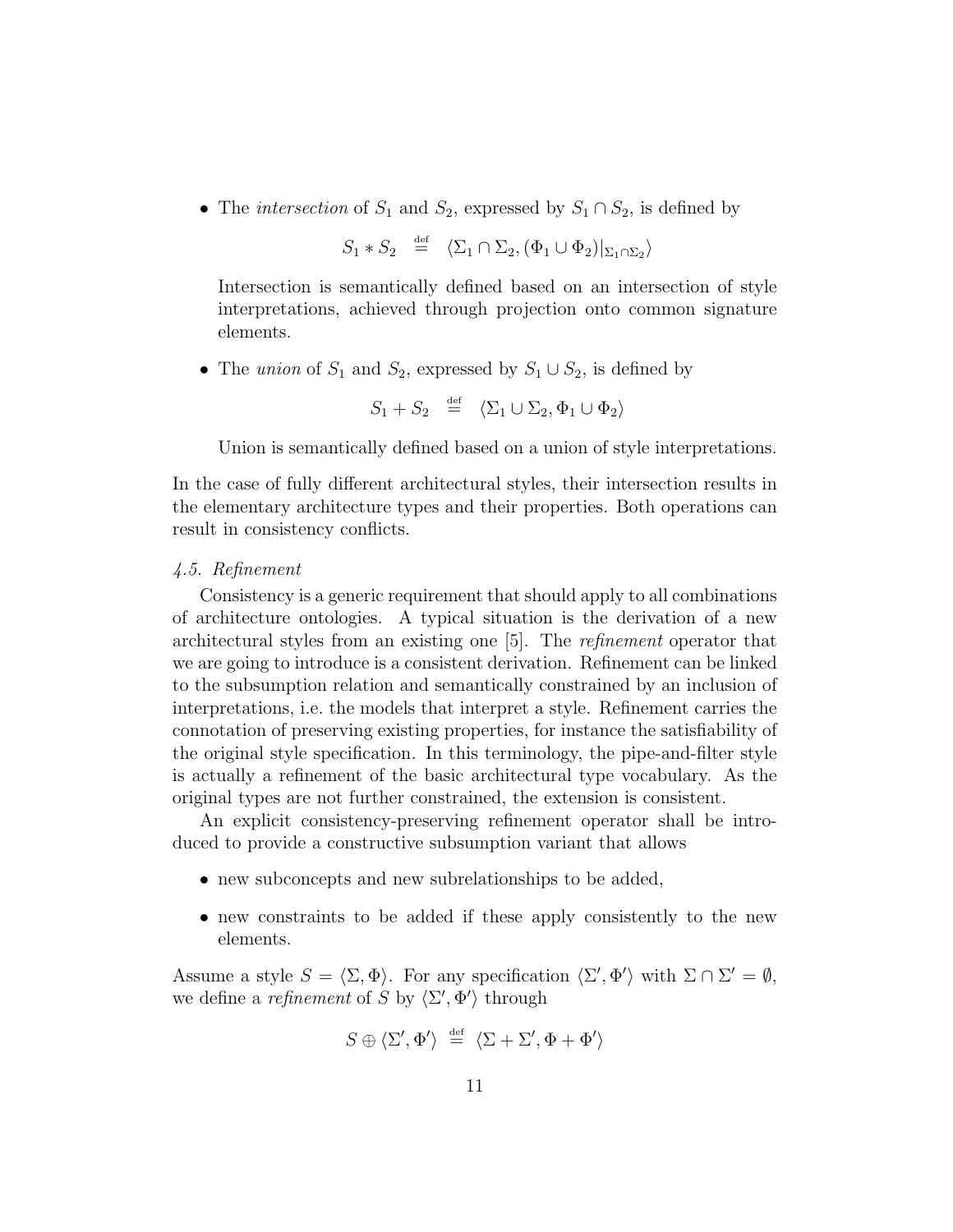The precondition  $\Sigma \cap \Sigma' = \emptyset$  implies  $\Phi \cap \Phi' = \bot$ , i.e. consistency is preserved. In this situation, existing properties of  $S = \langle \Sigma, \Phi \rangle$  would be inherited by  $S \oplus \langle \Sigma', \Phi' \rangle$ . Existing relationships can in principle be refined as long as consistency is maintained – which might require manual proof in specific situations that go beyond the operator-based application.

## 4.6. Architectural Style Development

The main aim of these operators is to support the development of architectural styles. We imagine a catalogue of styles, for example similar to those developed for design patterns, that is used by the software architect to describe architectures.

- The operator calculus allows individual styles from the catalogue to be compared. For instance, two styles can be united to test if the set of concepts they describe overlap. The consistency condition is used for this test.
- An existing style can be adapted. Refinement allows to add further elements and constraints, making the style more specific. Styles can also be made more general by removing constructs and properties through restriction.

The hub-and-spoke style, which might be included in the catalogue, shall be extended using the refinement operator. The idea is to add a broker component, which spokes would initially contact and which would assign a hub to them.

 $BrokeredHubSpokeStyle \equiv HubSpokeStyle \oplus \langle \Sigma, \Phi \rangle$ 

where the signature  $\Sigma$  is defined by

 $\langle \}$  BrokerComponent, BrokerSpokeConnector, BrokerHubConnector,  $HubRegionRole, SpokeAllocationRole \}$ ,  $\{\}\$ 

and the properties  $\Phi$  are defined by

| <i>BrokerComponent</i>                                 | $\equiv HubSpokeComponent \sqcap \exists hasInterface.Port$ |
|--------------------------------------------------------|-------------------------------------------------------------|
| $BrokerSpokeConnector \equiv HubSpokeConnector \sqcap$ |                                                             |
|                                                        | $\exists has Endpoint. SpokeAllocation Role$                |
| Broker HubConnector                                    | $\equiv$ HubSpokeConnector $\Box$                           |
|                                                        | $\exists has Endpoint. Hub Region transition Role$          |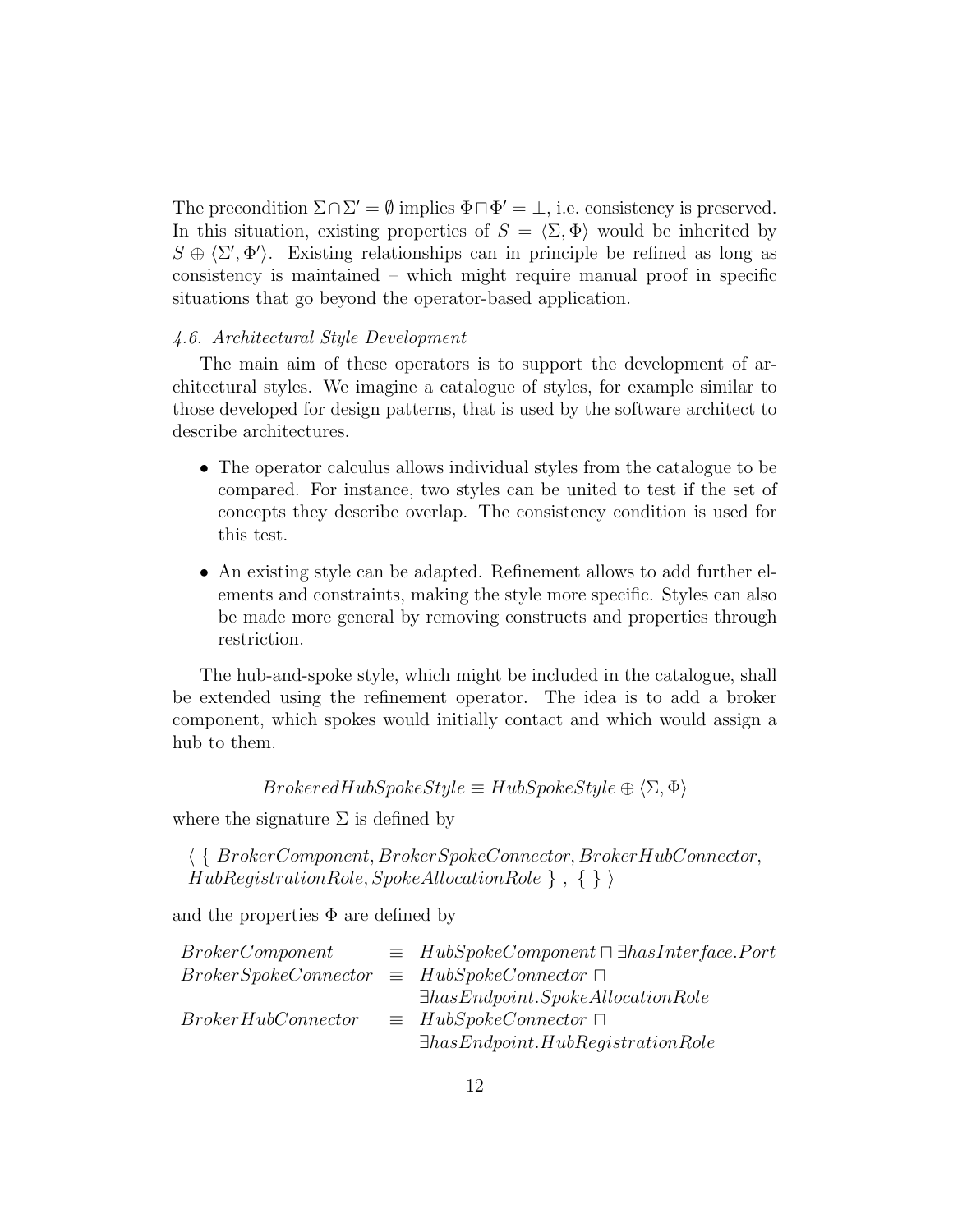We would automatically get  $BrokeStyle \subseteq HubSpokeStyle$  as a consequence of the application of the refinement.

### 5. Composite Elements in Architectural Styles

An explicit support for composition is an important element of conceptual modelling languages. Composition is also central for software architectures. As an extension, we introduce three types of composite elements for architectural style specifications.

#### 5.1. Architectural Composition Principles

Subsumption is usually the central relationship in ontology languages, which allows concept taxonomies to be defined in terms of subtype or specialisation relationships. In the wider context of conceptual modelling, composition is another fundamental relationship that focuses on the part-whole relationship between concepts or objects. In ontology languages, subsumption is well understood and well supported. Composition is less often used in ontological modelling languages [3].

The notion of composition is applied in the context of software architectures in two different ways:

- Structural composition. Structural hierarchies of some architectural elements define an important aspect of architectures. Structural composition can be applied to components and configurations.
- Sequential composition. Dynamic elements can be composed to represent sequential behaviour. Connectors are usually seen as dynamically oriented architectural elements.
- Behavioural composition. Extending the idea of sequential composition, a number of behavioural composition operators including choice and iteration are introduced to describe interaction behaviour.

We use the symbol " $\triangleright$ " to express the composition relationship. Composition is syntactically used in the same way as subsumption " $\subseteq$ " to relate concept descriptions.

• Component and configuration hierarchies shall consist of unordered subcomponents, expressed using the component composition operator " $\triangleright$ ". An example is *Configuration*  $\triangleright$  *Port*, meaning that a *Configuration*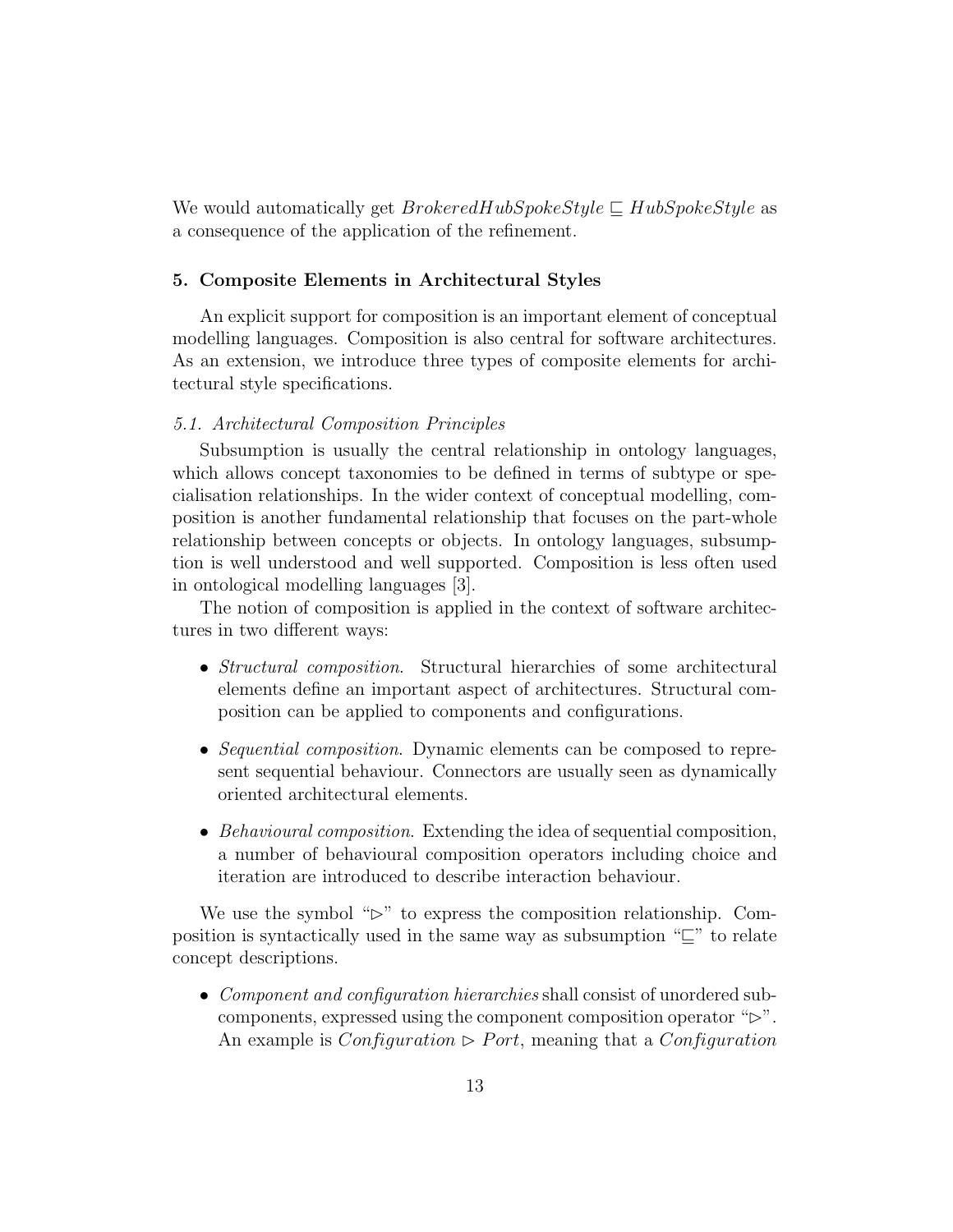consists of *Ports* as parts. This is actually a reformulation of the previously used *hasPart* relationship. In order to provide this with an adequate semantics, components and configurations are interpreted by unordered multisets.

• Connectors can be *sequences* or *complex behaviours* that consist of ordered process elements, again expressed using the composition operator " $\triangleright$ ". An example is *Connector*  $\triangleright$  *Transformation*, meaning that Connector is actually a composite process, which contains for instance a *Transformation* element. We see composite connector implementations as being interpreted as ordered tuples providing a notion of sequence. For more complex behavioural compositions, graphs serve as models to interpret this behaviour.

Composition shall only be applied to components, configurations and connectors. The other architectural elements, i.e. ports and roles, are atomic. Although internal structuring of ports can be imagined by providing operations, hierarchies, as we intend to build them through the composition construct, are not necessary for ports.

#### 5.2. Basic Architectural Composition

The composition construct is based on the operator " $\triangleright$ ". We introduce two basic syntactic forms, before looking at behavioural composition as an extension of sequential composition in the next subsection:

- The *structural composition* between concepts C and D is defined through  $C \triangleright \{D\}$ , i.e. C is structurally composed of D if  $type(C) = type(D)$  $Component \vee Configuration$ .
- The sequential composition between concepts  $C$  and  $D$  is defined through  $C \triangleright [D]$ , i.e. C is sequentially composed of D if  $type(C) = type(D)$ Connector.

Note, that the composition operators are specific to the respective architecture element. We can allow the composition type delimiters, i.e.  $\{ \ldots \}$  and  $[\ldots]$ , to be omitted if the type of the part-element D is clear from the context.

This basic format that distinguishes between the two composition types shall be complemented by a variant that allows several parts to be associated to an element in one expression.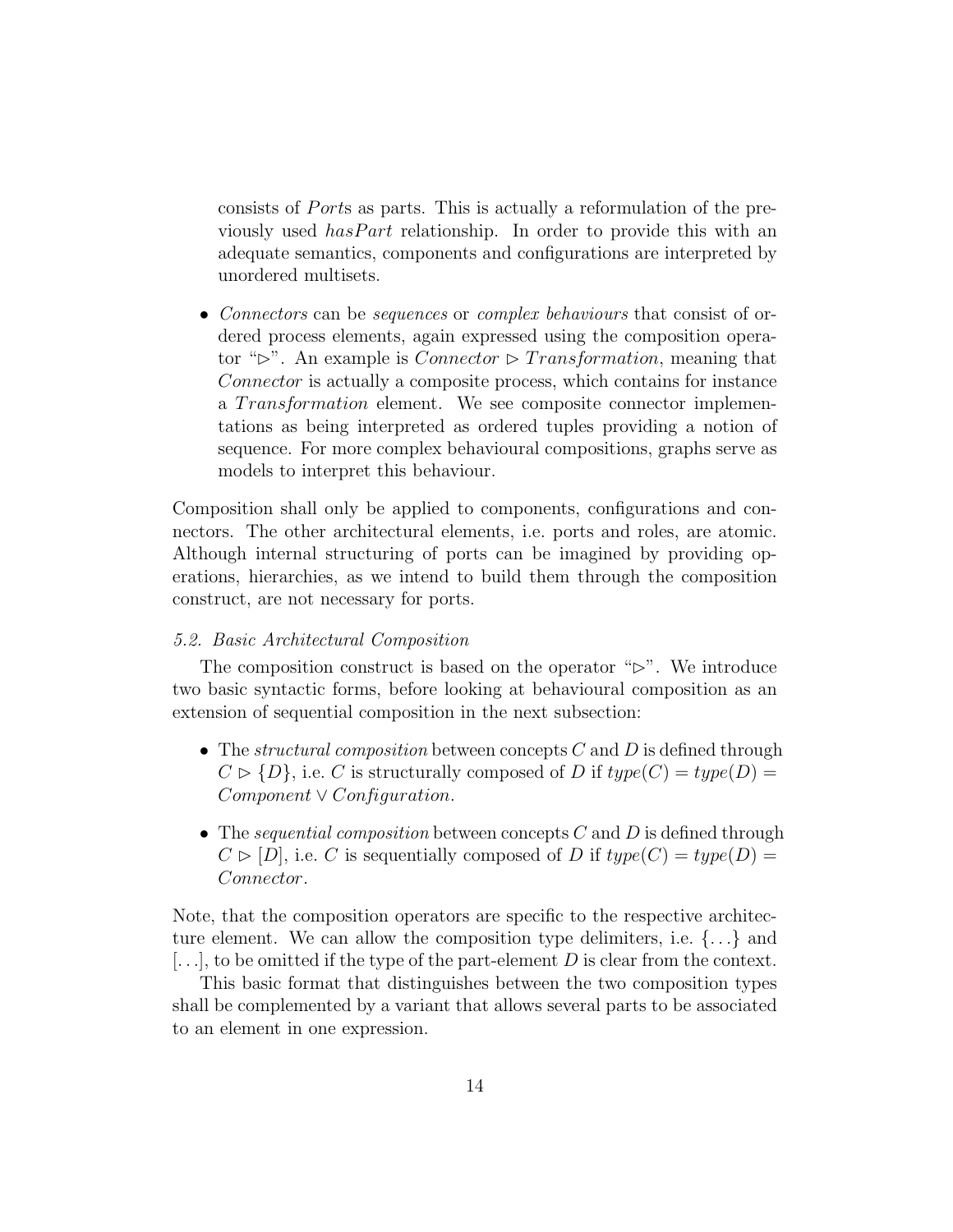- The structural composition  $C \supset \{D_1, \ldots, D_n\}$  is defined by  $C \supset$  $\{D_1\} \sqcap \ldots \sqcap C \rhd \{D_n\}.$  The parts  $D_i, i = (1, ..., n)$  are not assumed to be ordered.
- The sequential composition  $C \triangleright [D_1, \ldots, D_n]$  is defined by  $C \triangleright [D_1] \sqcap$  $\ldots \sqcap C \supset [D_n]$ . The parts  $D_i$  with  $i = (1, ..., n)$  are assumed to be ordered with  $D_1 \leq \ldots \leq D_i \leq \ldots \leq D_n$  prescribing an execution ordering  $\leq$  on the  $D_i$ .

The intended semantics of the two composition operators shall now be formalised. So far, models  $m \in M$  are algebraic structures consisting of sets of objects  $C<sup>I</sup>$  for each concept C in the style signature and relations  $R^I \subseteq C^I \times C^I$  for roles R. We now consider objects to be composite:

- Structurally composite concepts  $C \triangleright \{D_1, \ldots, D_n\}$  are interpreted as multisets  $C^I = \{ \{D_1^{I^1}\}$  $I_1^{I^1}, \ldots, D_1^{I^k}$  $I^k_1,\ldots,D^{I^1}_n$  $\{I_n^I, \ldots, D_n^{I^l}\}\}\.$  We allow multiple occurrences for each concept  $D_i$ ,  $(i = 1, ..., n)$  that is a part of concept C. With  $c \in C^I$  we denote set membership.
- Sequentially composite concepts  $C \triangleright [D_1, \ldots, D_n]$  are interpreted as tuples  $C^I = [D_1^I, \ldots, D_n^I]$ . Tuples are ordered collections of sequenced elements. In addition to membership, we assume index-based access to these tuples in the form  $C^{I}(i) = D_i^{I}$ ,  $(i = 1, ..., n)$ , selecting the *i*-th element in the tuple.

This means that while subsumption as a relationship is defined through subset inclusion, composition relationships are defined through membership in collections (multisets for structural composition and tuples for behavioural composition).

#### 5.3. Behavioural Composition

The introduction of behavioural specification depends in our approach on the composition operator applied to connectors. This operator allows us to refine a connector and specify detailed behaviour. While a basic from of behaviour in the form of sequencing has been defined above, we now introduce a more comprehensive approach that requires a more complex semantic model (graphs).

Connectors were originally defined as atomic concepts, explained in terms or their endpoints: *Connector*  $\equiv \exists has Endpoint. Role$  where Role refers to a component. We now define a connector  $C$  through a behavioural specification:  $C \triangleright [B]$  where B is a behavioural expression consisting of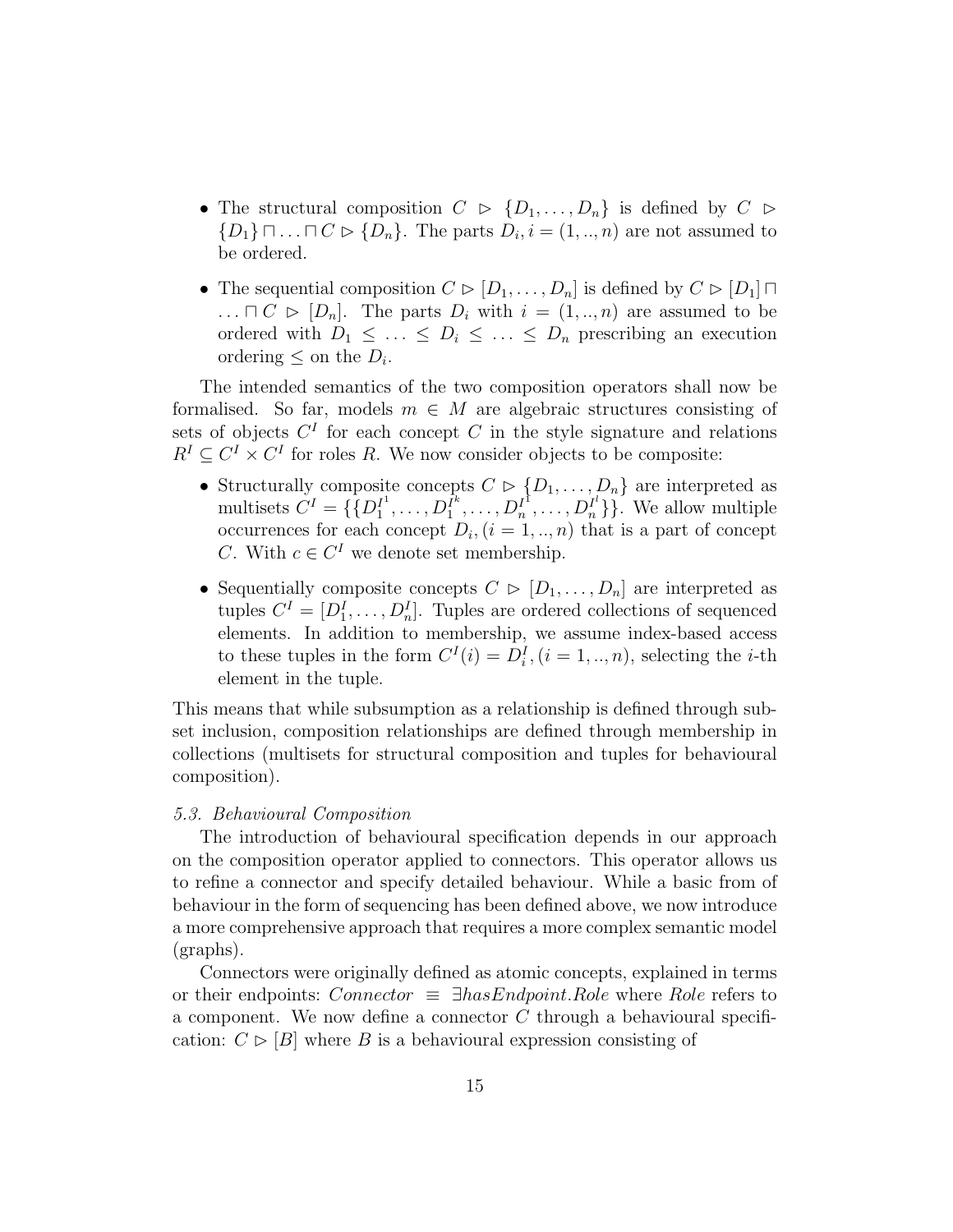- a basic connector  $C$  or
- a unary operator '!' applied to a behavioural expression  $B$ , expressing iteration, or
- a binary operator '+' applied to two behavioural expressions  $B_1 + B_2$ , expressing non-deterministic choice, or
- a binary operator ';' applied to two behavioural expressions  $B_1$ ;  $B_2$ , expressing the previously introduced sequencing.

In line with the basic forms of composition:

- the iteration  $C \triangleright [B]$  is defined by  $C \triangleright [B, \ldots, B]$
- the choice  $C \rhd [B_1 + B_2]$  is defined by  $C \rhd [B_1] \sqcup C \rhd [B_2]$
- the sequence  $C \triangleright [B_1 ; B_2]$  is defined as above in Section 5.2

We extend the semantics by interpreting behaviourally composite connectors through graphs  $(N, E)$  where connectors are represented by edges  $e \in E$  and nodes  $n \in N$  represent connection points for sequence, choice and iteration. The three operators are defined through simple graphs:  $({n_1, n_2}, {n_1, n_2})$ for a sequence,  $({n}, ({n}, n))$  for an iteration, and for choice we define  $({n_1, n_2, n_3, n_4}, {n_1, n_2}, (n_2, n_4), (n_1, n_3), (n_3, n_4)).$ 

## 5.4. Modelling with Architectural Composition

The composition relationship replaces the previous  $hasPart$  predicate. As has Part was only informally defined, this formalisation through  $\triangleright$  provides a more sound and rigorous definition of the style ontology. These definitions prescribe properties of the respective elements to provide enhanced builtin support in the architecture ontology for architecture-specific modelling tasks. The formal definition allows to check for instance the consistency of compositions in terms of the types of the constituent parts.

We can now replace the previous definition of *Configuration* in the based style ontology

 $Configuration \equiv \exists hasPart.(Component \sqcup Connector \sqcup Role \sqcup Port)$ 

by the equivalent, formally defined

 $Configuration \triangleright \{Component, Connector, Role, Port\}$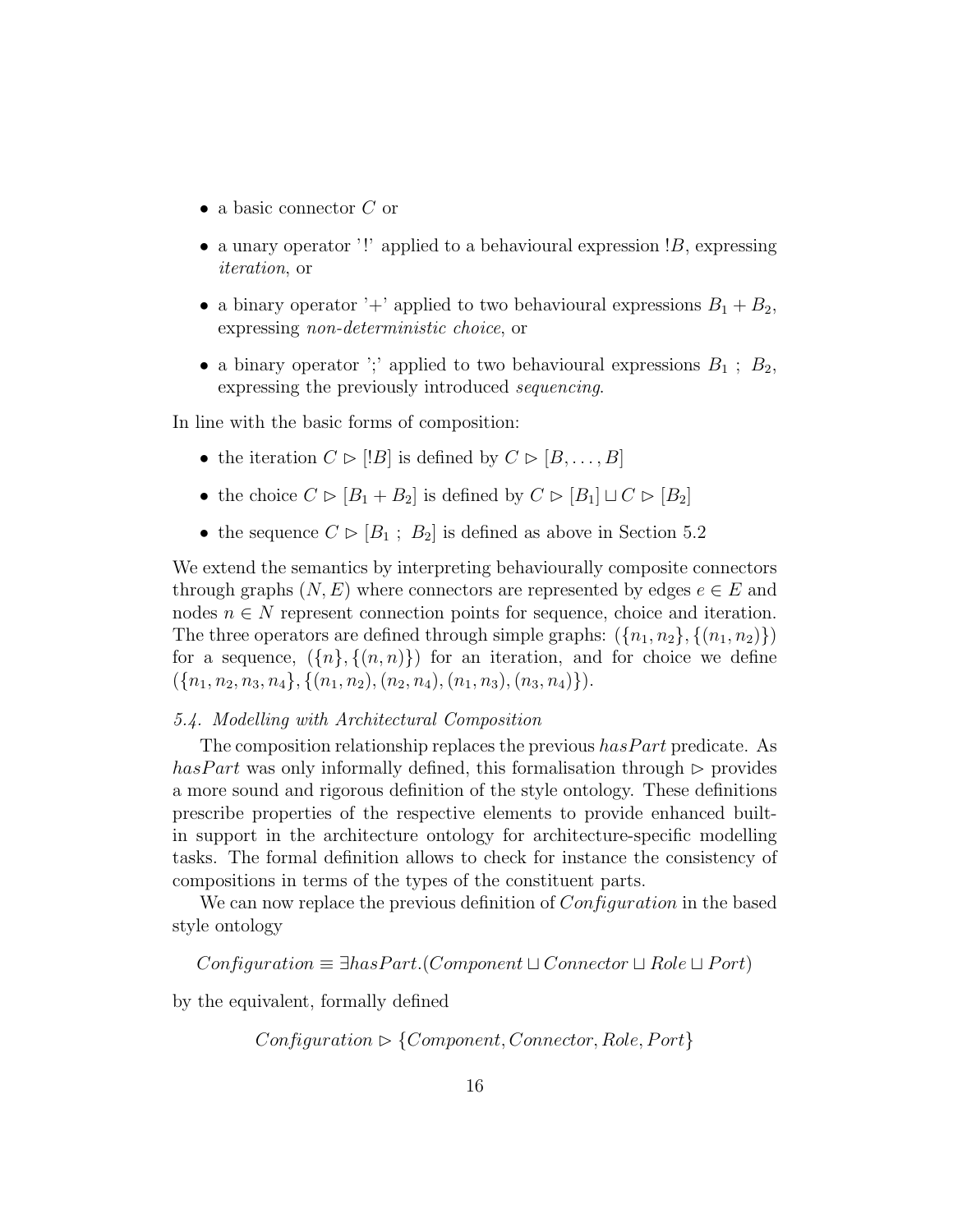Similar to previous definitions, disjointness or completeness properties are not entailed.

Structural compositions allow multiple occurrences of instances of each component element. This can, however, be restricted using the predicate restrictions as discussed earlier. Predicate restrictions can be combined with composition. For instance,

$$
SimpleStyle \geq 5 \{Component\}
$$

would limit the number of component types in a simple style to  $5$  – other types are not constrained.

Behavioural composition can express simple interaction protocols that connects implement:

$$
InteractProcess \triangleright [LogIn;!(Activity1 + Activity2); LogOut]
$$

which describes an interaction process along a connector between two components consisting of a login and iteratively selecting one of two possible activities, before logging out.

## 6. Integration with Architecture Description Languages

Our objective is not to define yet another ADL. Instead, we aim to define a versatile architectural style language that can be combined with existing ADLs for a variety of reasons:

- to semantically define an existing style language and to allow reasoning about style refinement, style instantiation and composition within this semantic framework,
- to provide an ADL-independent style language that can be added to ADLs that do not have an explicit notion of styles,

We have summarised some possible application scenarios in Fig. 1. We discuss the architectural description language ACME in this section to illustrate the benefits. We look at ACME (and ACME Studio as its supporting development environment) in more detail to demonstrate the applicability of our formal framework in this important scenario. We use the architectural style ontology to formally define the ACME style language. Later on, in the discussion section, we also look at UML and at service ontologies like WSMO.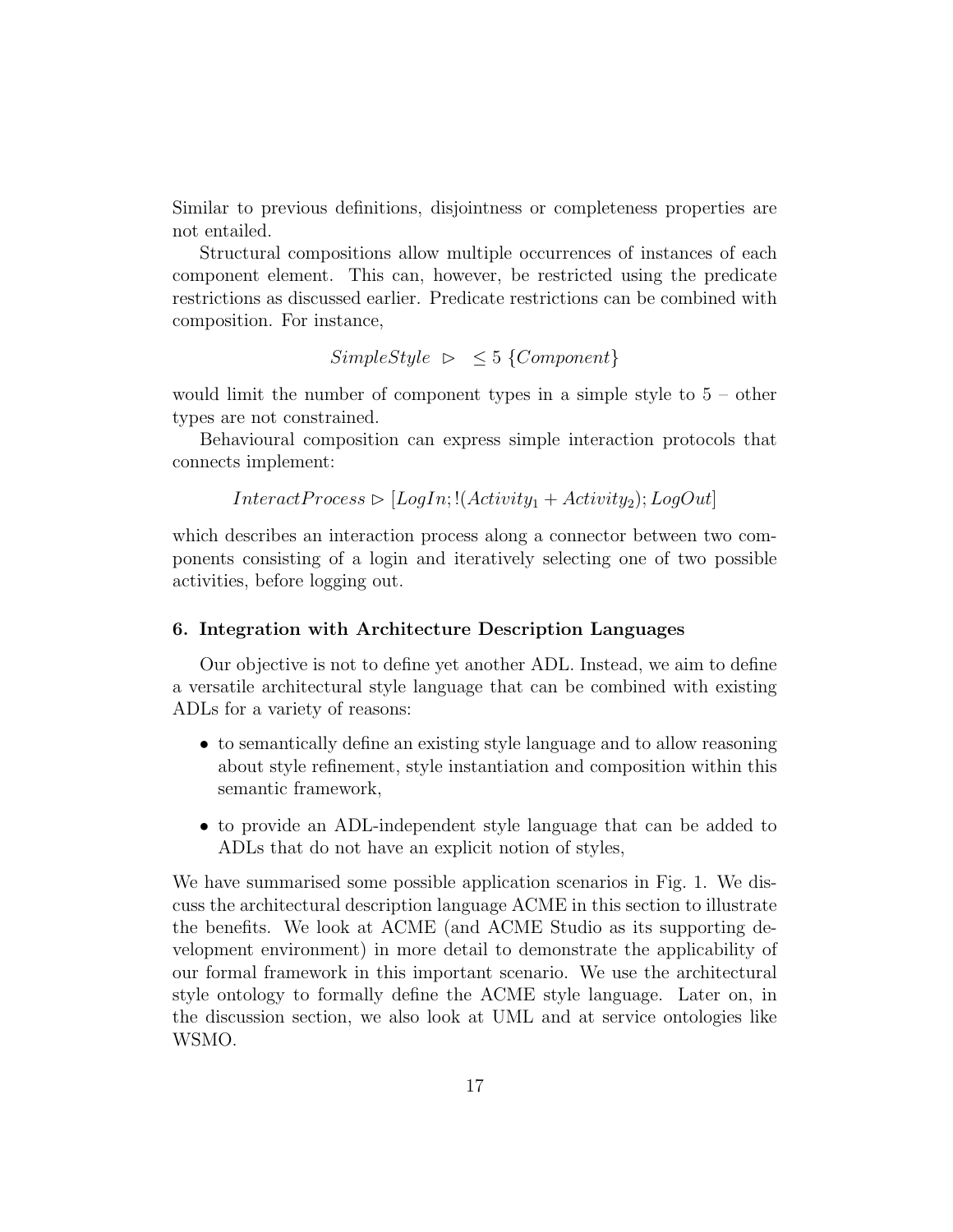

Figure 1: Application of the Architectural Style Ontology to ACME, UML and WSMO.

## 6.1. ACME and Architectural Styles

ACME is an ADL that supports the component and connector view on architectures [11]. For that purpose, a basic set of architecture elements is introduced. These include the same five terms that we have defined as the core vocabulary of our style ontology. ACME provides specific support to define architectural styles. The basic architecture elements such as component or connector are supported by a type language that introduces these a basic types. A style, called a family in ACME, is then a collection of constrained type definitions. Invariants can be expressed using a constraint language based on properties. Properties in ACME are name-value pairs. ACME does not provide native support for the interpretation these properties and invariants. Our style ontology provides a formal reasoning framework through its underlying description logic.

Our architectural style ontology can provide a standard semantics for ACME styles. Due to the syntactic equality of the elementary types in the style vocabulary, a mapping from ACME into our ontological framework can easily be defined. The intended semantics of ACME types matches the formal semantics we have introduced here. This has the following benefits for ACME:

- The ACME type language is formally defined through the architectural style ontology.
- A framework for the analysis and reasoning about styles and their prop-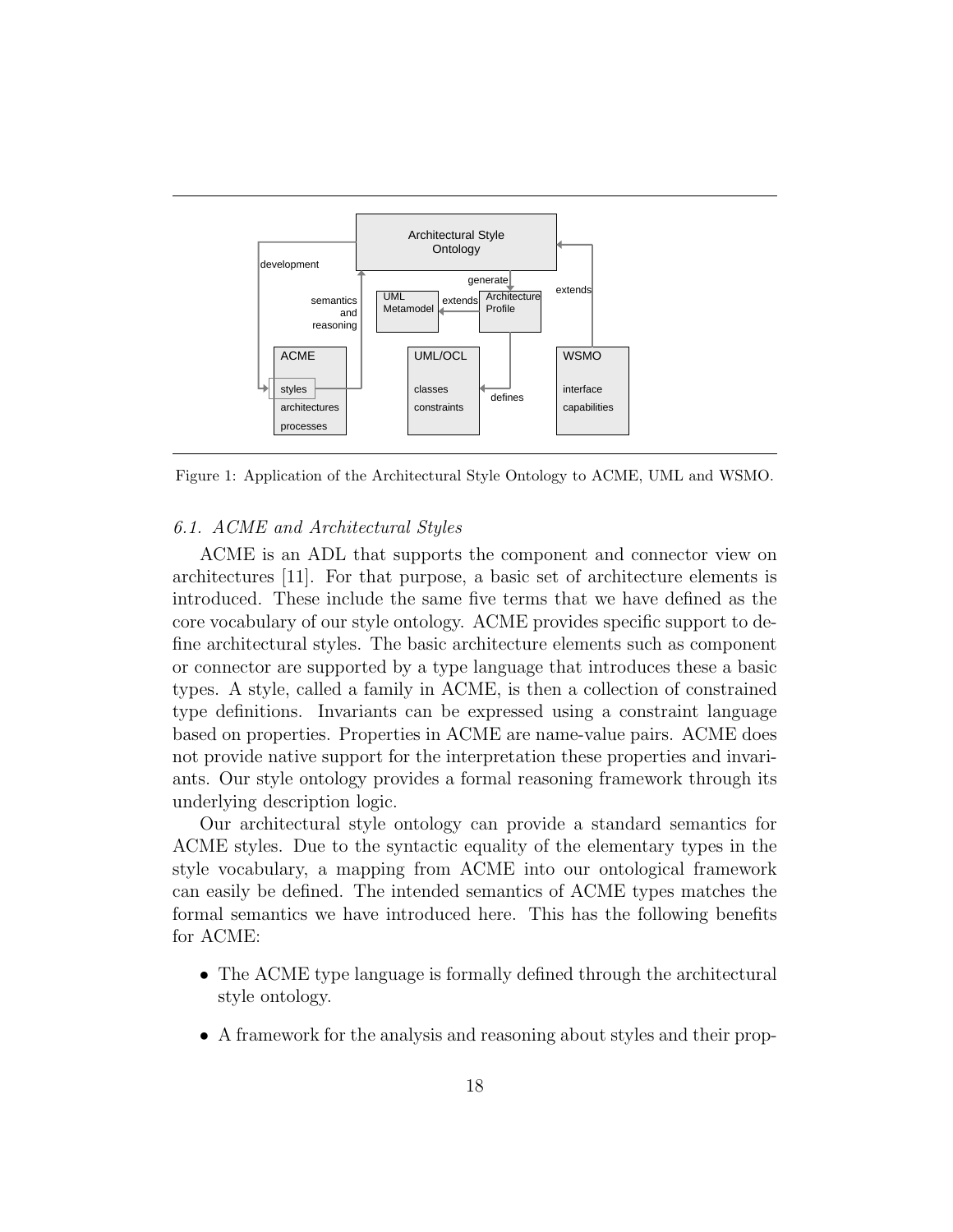erties is introduced.

• The operator calculus enriches the mechanisms to develop architectural styles effectively and consistently for ACME and its support environment.

The architectural styles can be defined using an ontology editing tool such as Protégé. The styles can be exported into ADML, the Architecture Description Markup Language, which a standard XML-based mark-up language for describing software and system architectures that can be imported by ACME Studio. Both tools are open platforms and allow the integration of plugins.

## 6.2. Ontological Definition of ACME Architectural Style Elements

An architectural style (family) in ACME consists of component type definitions containing ports and related properties and connector type definitions containing roles and related properties plus invariants. A system in ACME is an architecture specification, which instantiates a family.

ACME families can be directly defined in terms of our architectural style ontology. The basic vocabulary elements that we have introduced in the ontology – configuration, component, connector, port, role – are motivated by ACME and directly reflect the intended ACME semantics. Thus, ACME elements can be formally defined in terms of their architectural style ontology (ASO) counterparts:

| $configuration_{ACME}$ | $\therefore$ configuration <sub>ASO</sub> |
|------------------------|-------------------------------------------|
| $component_{ACME}$     | $\cdots = \text{component}_{ASO}$         |
| $connector_{ACME}$     | $\therefore$ connector <sub>ASO</sub>     |
| $part_{ACME}$          | $\mathrel{::=}$ part <sub>ASO</sub>       |
| $role_{ACME}$          | $\therefore$ $role_{ASO}$                 |

ACME Studio imports a style ontology as an architectural type using ADML as the interchange format.

### 6.3. Ontological Style-based ACME Architecture Specification

The following ACME specification describes an integration architecture for application services  $AS$  in a heterogeneous environment, which process data from different sources (data source providers DS) and which require the data consumed by them to be mediated by a separate, central mediation engine  $ME$ . The mediator  $ME$  is an intermediary between application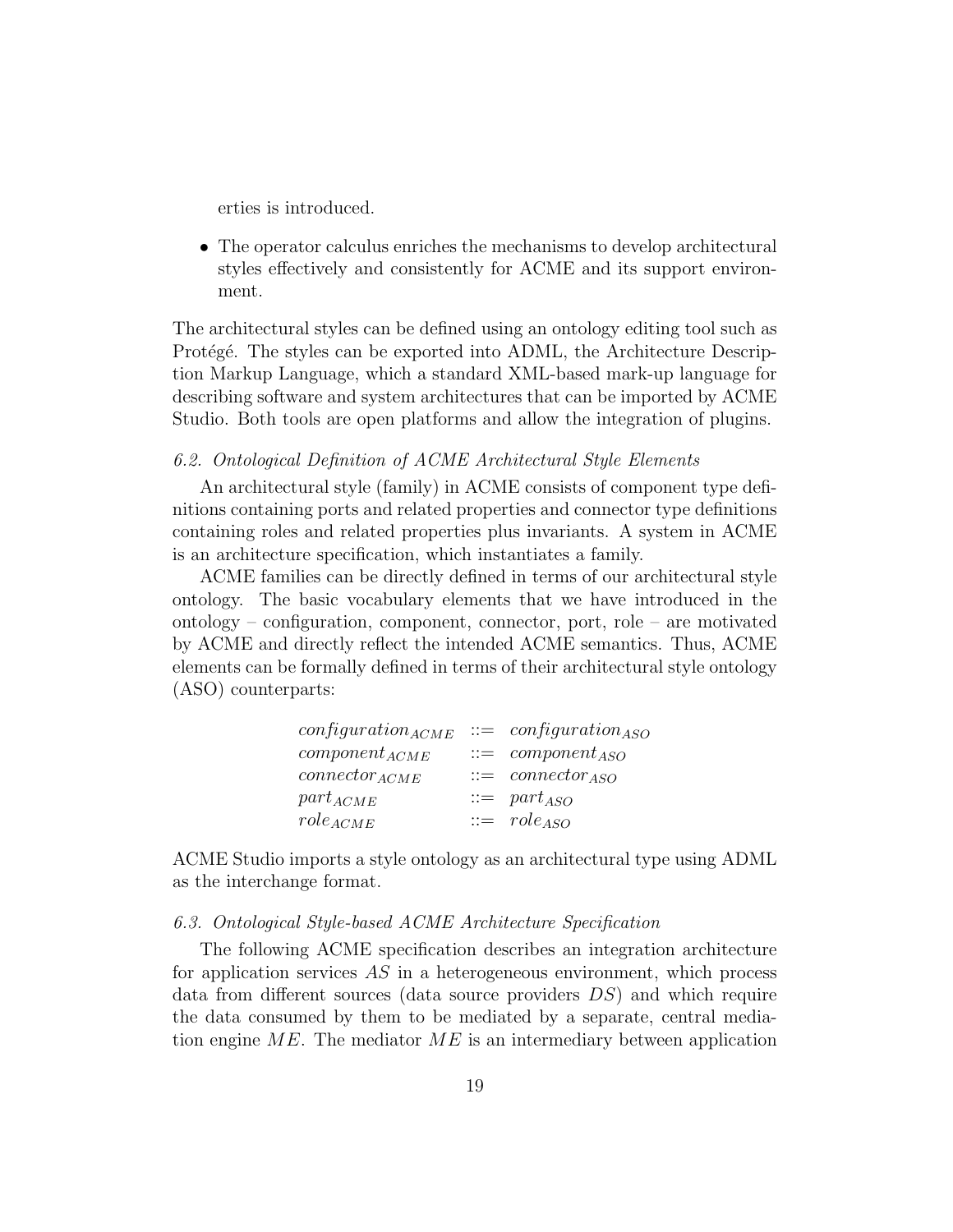services as data consumers and data servers as data providers whose aim is the integration of data formats. The specification consists of components, connectors and attachments. The attachments associate component ports with the respective connectors and the roles they play.

 $System Integration Architecture : HubSpokeStyle = \{$  $Component AS: Spoke = \{$ Ports  $\{In, Out\}$  }; Component  $ME : Hub = \{$ Ports  $\{AS\text{-}In, AS\text{-}Out, DS\text{-}In, DS\text{-}Out\}$  }; Component  $DS : Spoke = \{$ Ports  $\{In, Out\}$  };

 $Connector AS-ME : Hub-Spole = \{$  $Roles \{requestInteger, provideInteger\}$ ;  $Connector ME-DS : Hub-Spole = \{$  $Roles$  {requestData,provideData} };

## Attachments  $=$  {

}

AS. Out to AS-ME. requestIntegr; ME.AS-In to AS-ME. requestIntegr; ME.AS-Out to AS-ME.provideIntegr; AS.In to AS-ME.provideIntegr; ME.DS-Out to ME-DS.requestData; DS.In to ME-DS.requestData; DS. Out to ME-DS.provideData; ME.DS-In to ME-DS.provideData }

This specification instantiates the  $HubSpokeStyle$  defined earlier on in Section 3.2.2. The mediator engine  $ME$  is defined as the central hub and the application services and the data servers are the spokes that all communicate with the mediation hub. As a consequence of applying the style, for instance the uniqueness property of the mediator (there can only be one in an architecture implementation) is automatically inherited through instantiation.

Hub-and-spoke architectures are often implemented in the form of services. As part of our development environment, we have implemented a transformation tool that converts ACME architectures into Web service implementations by creating WSDL service descriptions and executable WS-BPEL service processes.

It should be noted that an architecture is often not uniquely associated to a particular style, such as the association of the IntegrationArchitecture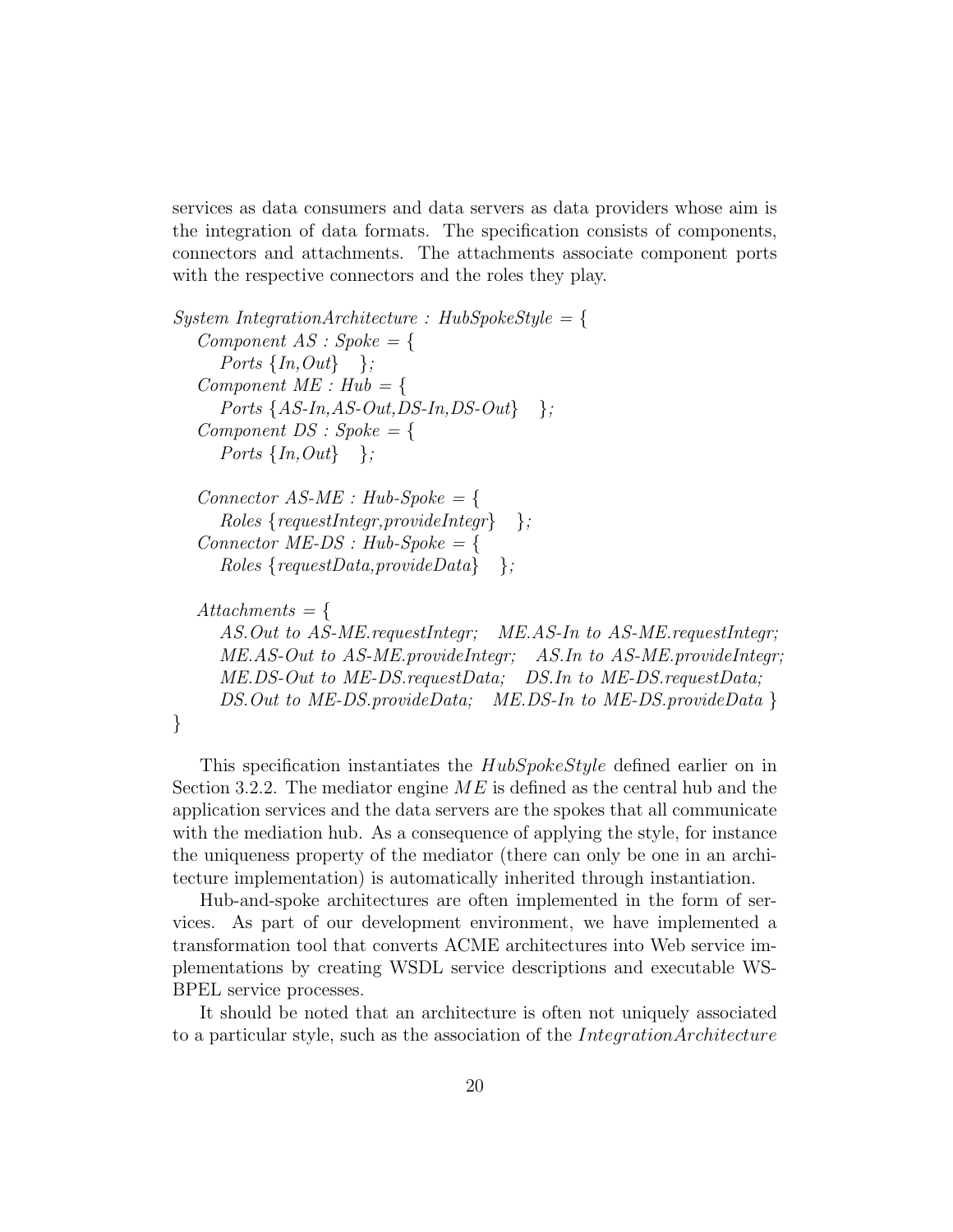system above to the hub-and-spoke style. For instance, we can also identify the pipe-and-filter style in the architecture. Data server DS, mediation engine  $ME$  and application service AS can act as source, filter and sink, respectively. While we feel the hub-and spoke structure is the primary architectural characteristic of the integration architecture, other characteristics such as pipe-and-filter aspects could be modelled by refining the hub-andspoke style. We will illustrate this principle in Section 6.5 below.

## 6.4. Ontological Reasoning for ACME Architectural Styles

As ACME does not provide any native support for its property and invariant sublanguages, the primary practical benefit of the formal definition of ACME styles in Section 6.2 is that reasoning about properties is now defined and enabled within the language.

In general, architectures inherit properties from the style specifications they are derived from:

- Structural aspects such as disjointness and completeness properties can be inherited and do not need to be specified explicitly.
- Logical properties described in styles can be verified in order for benefits to be guaranteed. The uniqueness of the hub is an example.

An ACME invariant

$$
For all r: Role \mid Type(r, Provider)
$$

that constrains a connector role to be of a particular type, *Provider*, is defined by its equivalent description logic formula in the architectural style ontology

$$
Role \equiv \forall Type \ . \ Provider
$$

that uses a Type property to associate a *Provider* concept. The role variable r is implicit in the ontology formulation.

While this only formalises the definition of ACME invariants and enables automated reasoning, more advanced forms of reasoning are also possible if our style ontology is extended. The consistency of data processing can be verified, if connectors for instance provide data type information for source and provider. This can be used to verify the correctness of connections in terms of data that is provided and required. The notion of connectors and ports would need to be extended to capture data aspects in a type concept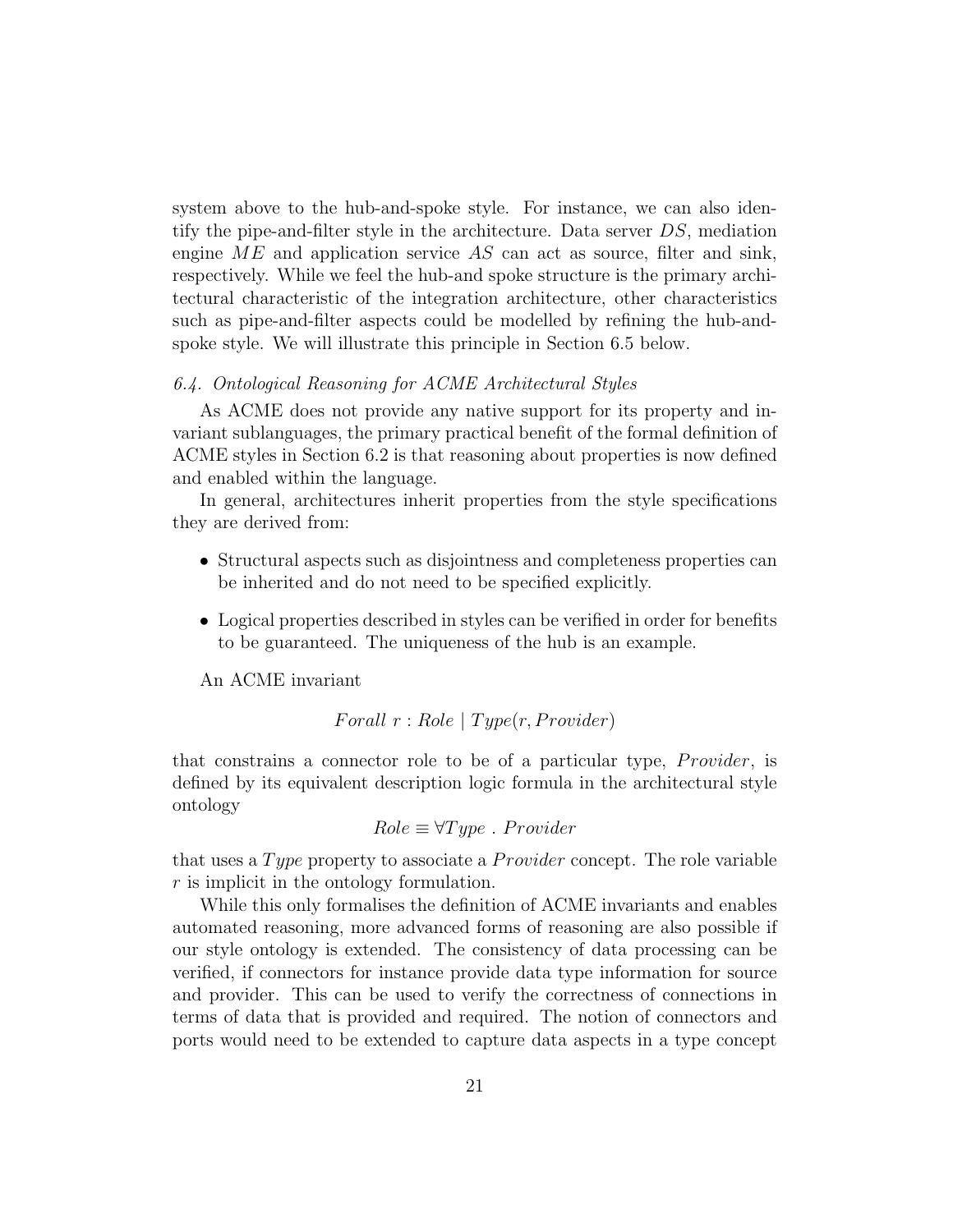– predefined data property roles in the ontology would serve this purpose. Protégé plugins such as JessTab and SWRLTab allow rules to be defined and executed in the respective languages (Jess, SWRL) that implement the style constraints.

The potential of reasoning could even be extended, if, as discussed later in Section 7.2, process-like behavioural connector specifications is possible. Then, reasoning about connector behaviour in a modal logic style would be possible [28, 26].

## 6.5. ACME Architectural Style Development

We have used the hub-and-spoke style to provide a type language for the specification of the integration architecture system above. This architecture specification itself describes architectural properties common to a large number of systems, in this case mediator architectures [32]. This would merit a representation of the integration architecture as a separate architectural style. We develop this style by refining the hub-and-spoke style.

IntegrationArchitectureStyle ≡ HubSpokeStyle ⊕ (Σ, Φ)

where signature  $\Sigma$  and semantic properties in  $\Phi$  have to be determined by the software architect. This exercise shall illustrate the benefit of formally supported architectural style development using our calculus for an ADL such as ACME.

Overall, the hub-and-spoke style shall be refined into an integration architecture style (using the refinement operator) as follows:

- Renaming of some of the hub-and-spoke elements to reflect the specific context of information integration: the hub is replaced by the mediation engine and the application servers are spokes.
- Addition of two new components, both of which are spokes and therefore do not violate the uniqueness constraint for the hub that is inherited using the refinement operator:
	- DS as a spoke, which represent the data servers already used in the ACME architecture specification in Section 6.3,
	- $-IE$  as a spoke, which is the Integration Engine that separates the actual execution of the integration from the coordination of the mediation in  $ME$  – this component is an extension of the previous ACME specification.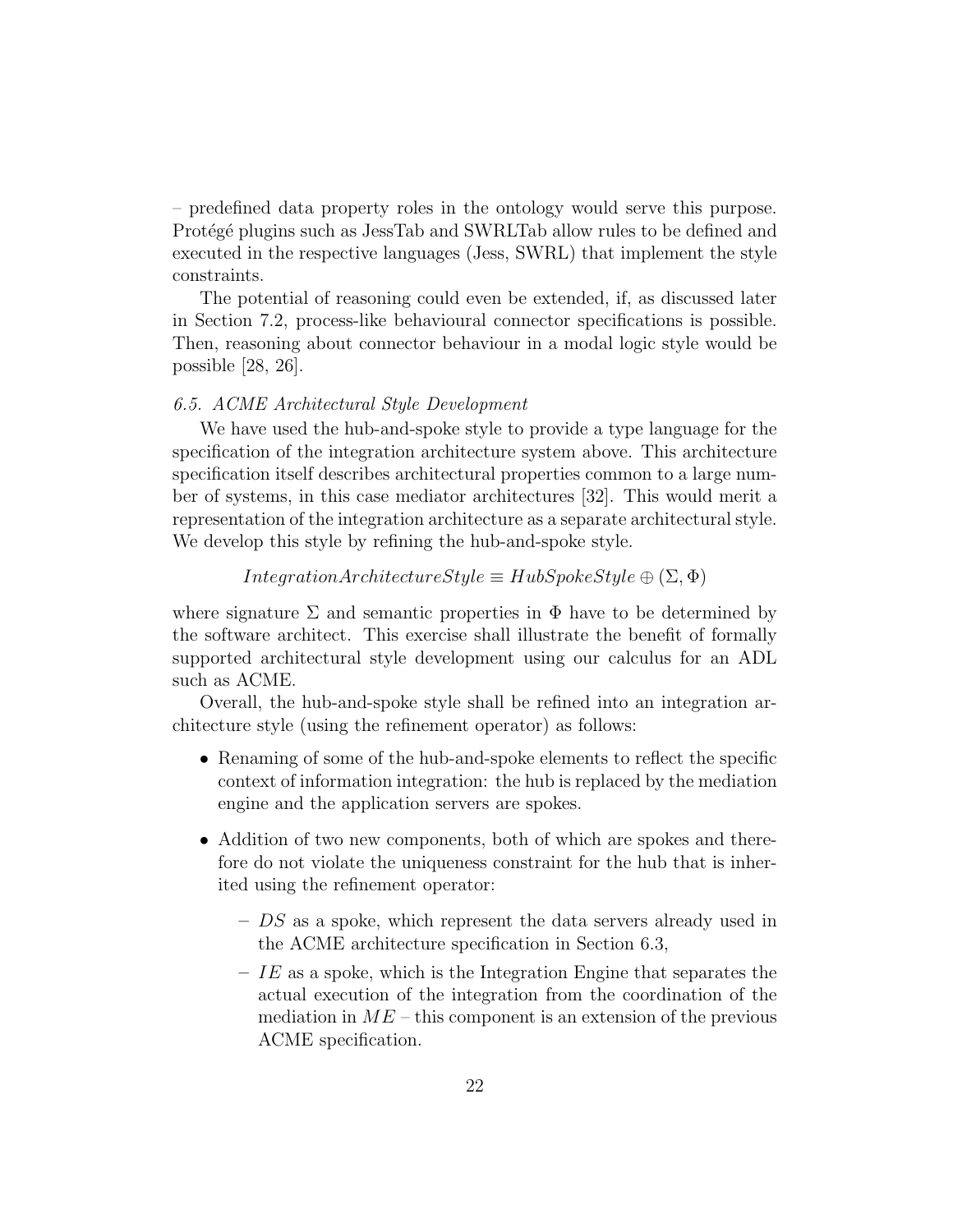- Addition of new connectors and connectivity (the latter in the form of attachments), in particular to connect the newly added components using the connectors  $ME\text{-}DS$  and  $ME\text{-}IE$ , whereby the integration engine  $IE$  should be an extension of the hub functionality, here expressed using a uniqueness property on the connector between  $ME$  and  $IE$ .
- Addition of new (invariant) disjointness and completeness properties.

In the first step, renaming would be carried out using

$$
\Sigma' = \Sigma \left[ Hub \mapsto ME, Spoke \mapsto AS \right]
$$

The extension element  $(\Sigma', \Phi)$  for the refinement operator, after renaming hub and spoke, would comprise the signature  $\Sigma'$ :

$$
\{ \text{ Components} = \{DS, IE\}, \\ \text{Connectors} = \{ME\text{-}DS, ME\text{-}IE\} \}
$$

and the concept descriptions Φ:

{
$$
\begin{array}{rcl}\n\{\ & intances(ME - IE) & \leq & 1 \\
AS \sqcup ME \sqcup DS \sqcup IE & = & IntegrationArchitecture, \\
AS \sqcap ME \sqcap DS \sqcap IE & = & \emptyset\n\end{array}
$$

We assume here a built-in operator *instances* to formulate the uniqueness property for the ME-IE connector. Consistency is here preserved and we would get IntegrationArchitectureStyle  $\subseteq HubSpokeStyle$ .

Using the refinement operator  $\oplus$ , the properties of the original hub-andspoke style are preserved in the extension. The result of the extension – here expressed as a family in terms of the ACME notation – is the following:

Family IntegrationArchitectureStyle = { Component Type AS = { Ports {In,Out} }; Component ME = { Ports {AS-In,AS-Out,DS-In,DS-Out,IE-In,IE-Out} }; Component DS = { Ports {In,Out} }; Component Type IE = { Ports {ME-In,ME-Out} };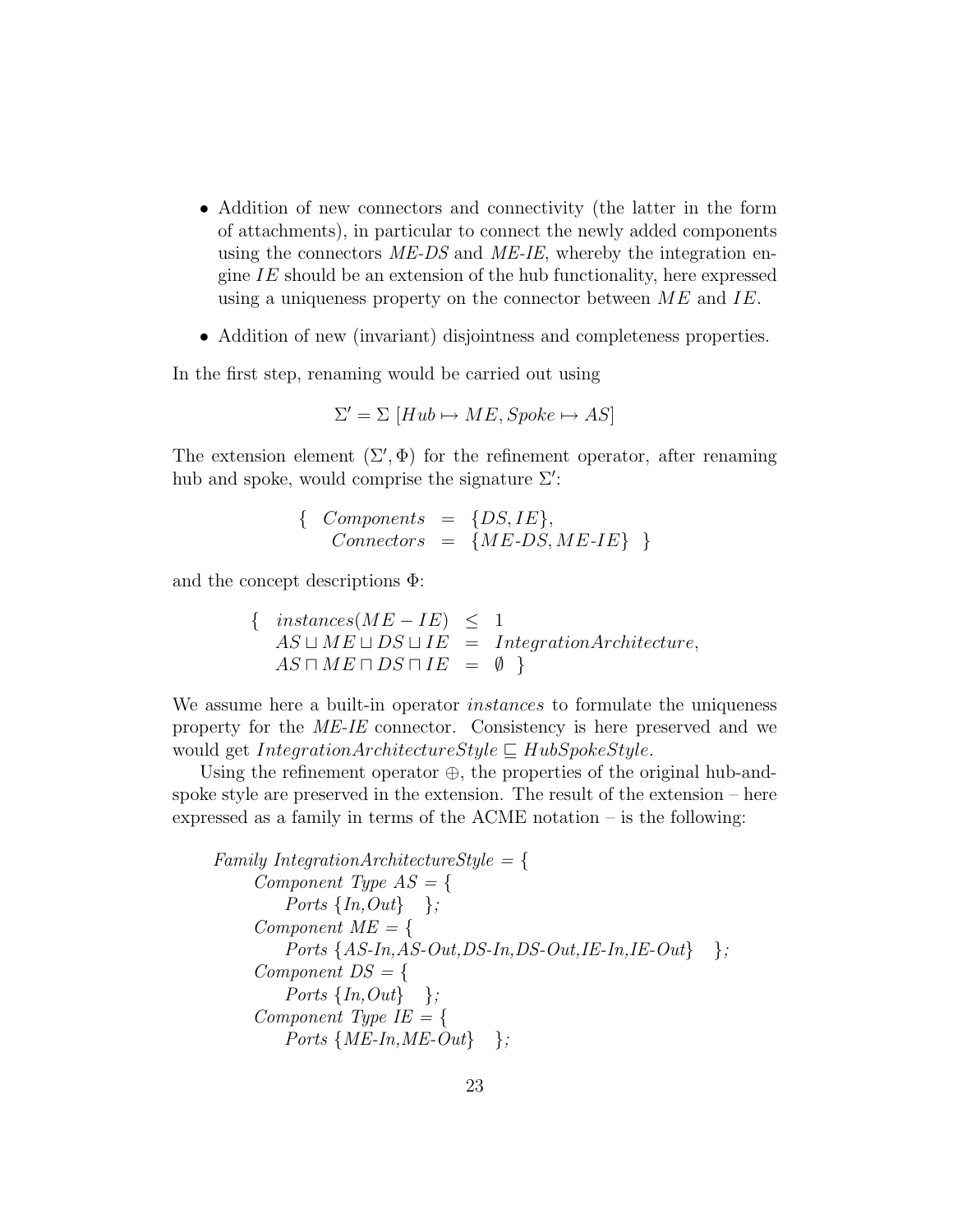```
Connector AS-ME = \{Roles \{requestInt, provideInt\};
     Connector ME-DS = \{Roles \{requestData, provideData\} \Connector Type ME-IE = {
         Roles {request Trans, provide Trans};
         Invariant \{instances(ME-IE) \leq 1\};
     Invariant {
         AS \sqcup ME \sqcup DS \sqcup IE = IntegrationArchitectureAS \sqcap ME \sqcap DS \sqcap IE = \emptyset }
}
```
Clearly, this formulation resembles the earlier ACME architecture specification as a system, only at the style level with further constructs and semantical constraints added.

We also demonstrate now how the composition relationship  $\triangleright$  can be used in this context. In order to detail the architectural style even further, one of the components, the integration engine  $IE$  can be presented as a composed component consisting of a connector generator CG, which handles the communication with the mediation engine, and an execution engine  $XE$ :

```
IE \triangleright \{CG,XE\}
```
The new components CG and XE would be defined as follows

```
Component Type CG = \{Ports \{ME\text{-}In, ME\text{-}Out,XE\text{-}In,XE\text{-}Out\};
Component Type XE = \{Ports \{In, Out\} };
```

```
Connector Type ME\text{-}CG = \{Roles {requestTrans,provideTrans};
   Invariant \{instances(ME-DS) \leq 1\};
Connector Type CG-XE = {
   Roles {requestExec,provideExec};
   Invariant \{instances(CG-XE) \leq 1\}
```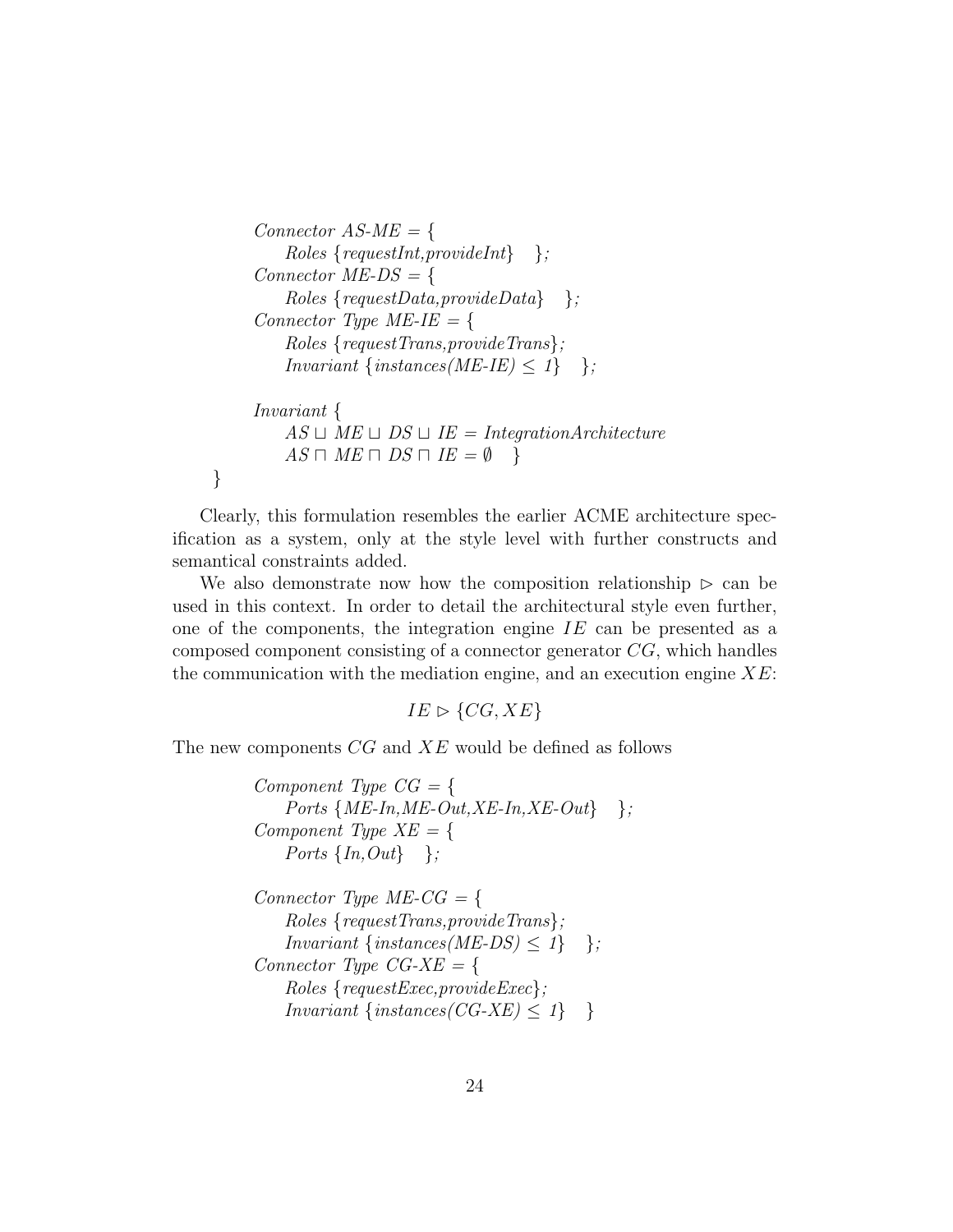#### 6.6. Summary

In this section, we have applied our style ontology to ACME to demonstrate the benefits such as

- giving formal semantics to previously only informally defined style languages,
- using enhanced reasoning capabilities arising from the formal ontology framework, and
- developing a rich style catalog for architecture modelling.

ACME acts here as prototypical example of an ADL. Based on a review of ACME families (the ACME term for styles), we have formalised ACME's family sublanguage using our style ontology. Then, we demonstrated the application of the ontology-based style language in ACME. We illustrated the benefits of formally defined property and invariant sublanguages for (ontology-based) reasoning. Finally, we showed how a range of predefined styles can be developed using the style combinators we introduced. Behavioural composition will be addressed in the next section in the context of UML as the application language.

#### 7. Discussion – Language Extensions and Applicability

The architectural style framework we introduced consists of a core ontological style description language, a style development operator calculus and a composition technique. The central property an evaluation needs to establish about our framework is its suitability to enhance existing ADLs in terms of the benefits outlined in Section 6.6. We have demonstrated the suitability of the style description and development language by applying it to ACME as a formally defined style sublanguage in the previous section.

In this section, we discuss some other important aspects of our style language – namely extensions in terms of explicit quality links and advanced behavioural composition – in more detail. ACME is only one possible application language. We will briefly look at UML and WSMO as other, non-ADL application languages of our approach in the context of these extensions.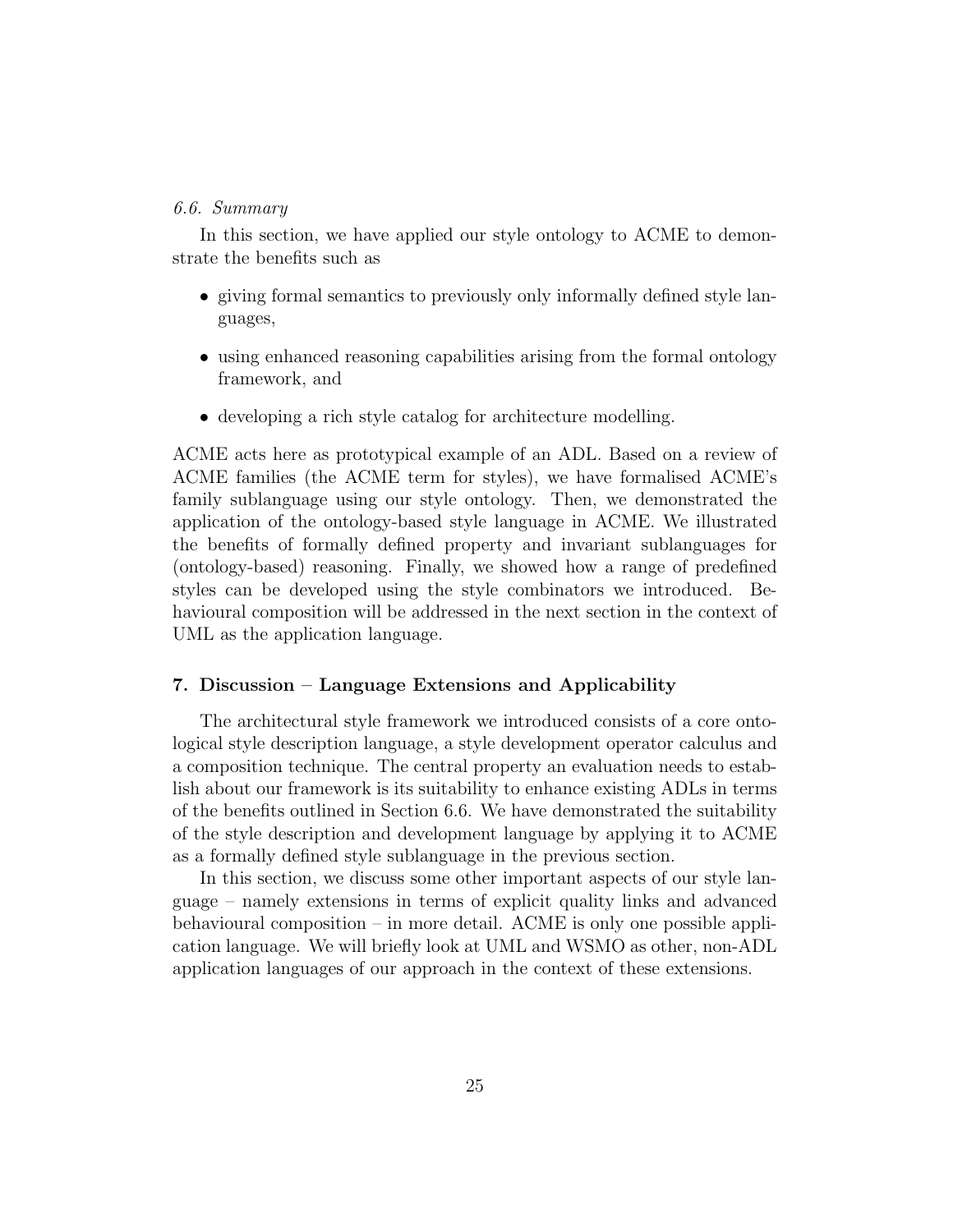## 7.1. Quality-Driven Architecture

The use of styles in architecture design implies certain properties of software systems, as these styles are abstractions of successfully implemented systems that are usually easy to understand, to manage, or to maintain [13, 14]. Non-functional quality aspects ranging from availability, performance, and maintainability guarantees to costs are equally important functional aspects of components and need to be captured explicitly to clearly state the quality requirements. The reliability of a system, the availability of services, and the individual component and overall system performance are often crucial. Links between the styles of architectures and quality properties of these systems have been observed [29, 10].

A catalogue of architectural styles or patterns [6], consisting of styles such as pipe-and-filter and hub-and-spoke, may be utilised by software architects to build architectures that exhibit some desired quality properties. Each of the styles in the catalogue is associated with certain quality characteristics, that would be exhibited during the deployment and execution of system compositions. The ISO 9126 standard for software product quality to support the evaluation of software can serve as a starting point here that defines quality attributes and metrics [17, 16].

We illustrate this using an architectural style. Some of the advantages of the hub-and-spoke architectural style in terms of quality aspects are [6]:

- Composition is easily *maintainable*, as composition logic is all contained at a single participant, the central hub.
- Low deployment overhead as only the hub manages the composition.
- Composition can include externally controlled participants. Web service technologies, for instance, would enable the reuse of existing service components.

The main disadvantages of this architectural style are:

- A single point of failure at the hub provides *poor reliability* and *avail*ability.
- A communication bottleneck at the hub results in *restricted scalability*. SOAP messages have considerable overhead for message deserialisation and serialisation.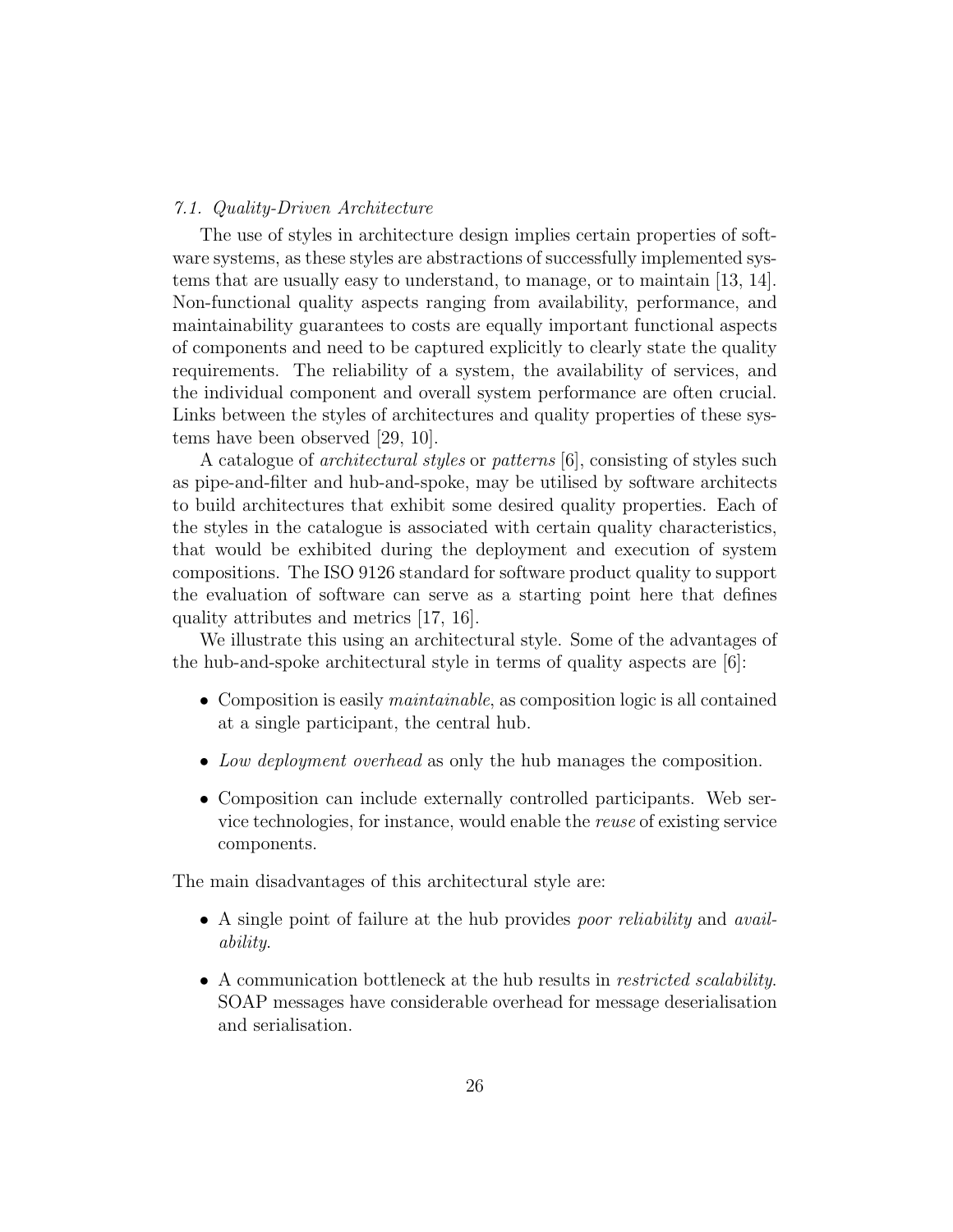• The high number of messages between hub and spokes is sub-optimal.

The style ontology can be extended by a quality ontology to capture a vocabulary of quality attributes and corresponding metrics using quality-specific properties.

# $HubSpokeStyle \equiv \exists hasAdvQual. (Maintainable \sqcup LowOverhead \sqcup Reusable) \sqcap$  $\exists hasDisadvQual.(\neg Reliable \sqcup \neg Scalable \sqcup \neg Performat)$

Further formalised descriptions such as the association of metrics, for instance in the format  $Performat \equiv \exists hasMetric. ResponseTime$ , are possible.

WSMO [20] is, like OWL-S [30], an ontology-based approach to describing services. In the traditional understanding, these two are not ADLs [23]. Their aim is to provide a vocabulary that allows the description on functional and non-functional attributes of services and their operations in terms of preand postconditions or quality attributes. Nonetheless, looking at service ontologies helps us to understand how quality attributes can be integrated into an architectural style-driven ADL. Services and their operations are the concepts in WSMO (or OWL-S). Functionality information and quality attributes in WSMO are categorised into interface (syntax) and capability (semantics, quality) attributes and are described in terms of properties in the ontology. Capability descriptions are similar to our proposal for quality description above

## 7.2. Advanced Behavioural Composition and Application to UML

UML is often used to describe software architectures [4]. Class diagrams define components and connections between components through classes and associations. Additional constraints can be added using the Object Constraint Language OCL.

Architectural styles can be mapped to MOF meta-level models, i.e. architectural style definitions correspond to the M2 level. The elementary architectural types map directly to classes and their associations in UML. Description logic can be translated to MOF easily, thanks to the Ontology Definition Metamodel (ODM) [25], which defines a number of MOF-based metamodels for a range of modelling languages including description logics and UML and a number of transformations between them. This reference framework can be used to translate a given architectural style into a MOFcompliant metamodel. The difficulty here is only that this MOF metamodel is not necessarily UML-metamodel compliant. This means that compliance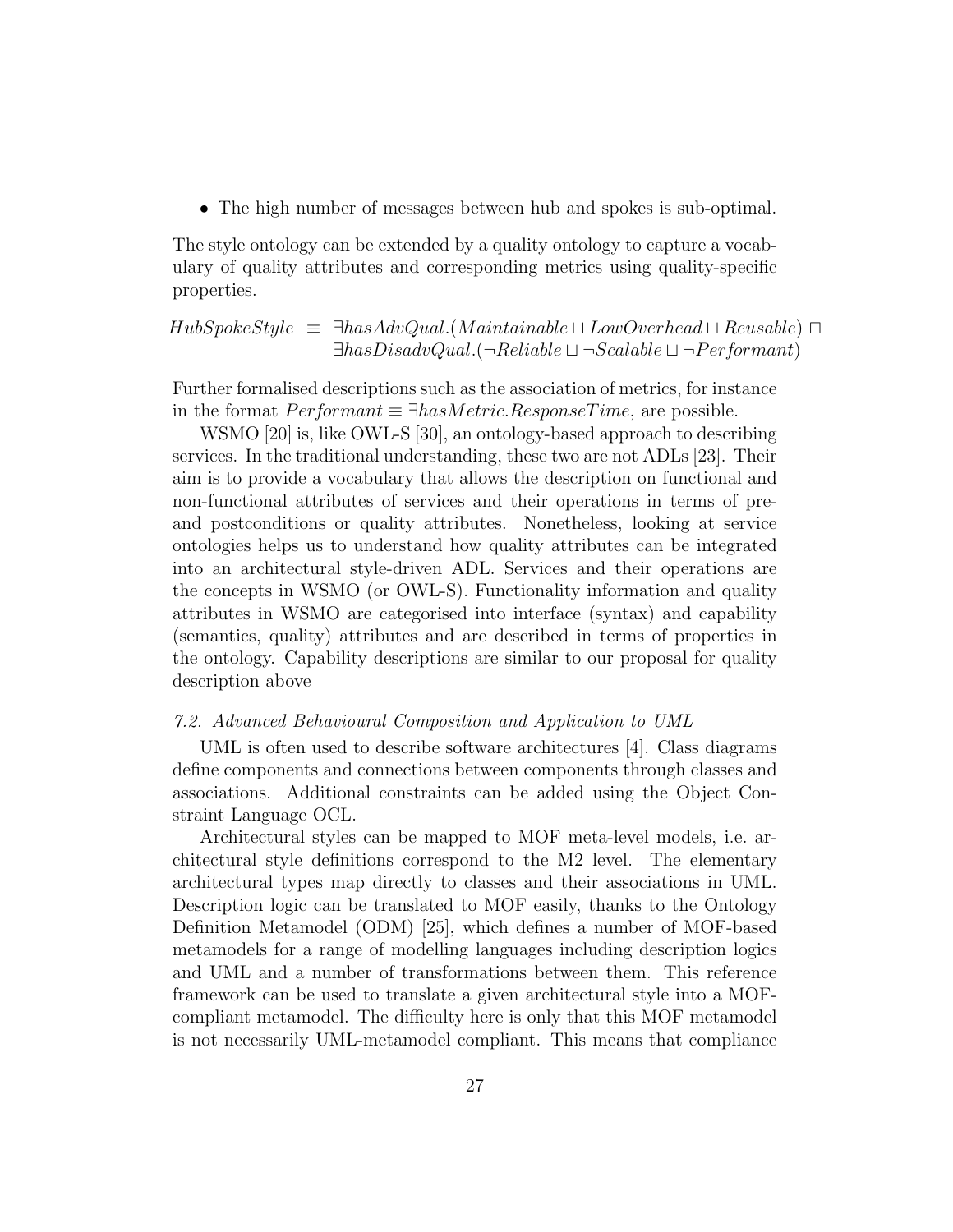can only be achieved by adapting the standard transformation to define a suitable UML profile. The problem is similar to the need to clearly identify a style and to guarantee its correct application. The profile needs to provide UML-compliant model elements that must only be used in a style-conformant way.

UML activity diagrams provide a modelling framework to which our behavioural composition can be applied. Sequence, iteration and choice can be represented diagrammatically to express interaction processes between components. However, while modelling behavioural composition as introduced here is often sufficient as our application to ACME demonstrates, full process specifications with interaction and data flow elements, however, cannot be expressed in the notational format introduced here. Ontological support for the process combinators exists in description logics [3]. While this aspect of composition cannot be investigated here in detail due to the complexity of a comprehensive process composition solution in ontology languages [26], it is important to discuss the benefits and also the potential of ontologies and description logics to provide adequate language support for architectural behaviour modelling.

Connectors can be processes that consist of ordered process elements, expressed using process composition operators such as sequence ";", iteration "!", and choice "+". An example is to define connector C as  $B_1; B_2$ , meaning that connector C is actually a process sequence of connectors  $B_1$  and  $B_2$ . While this example can be expressed using our current composition notation  $C \triangleright [B_1, B_2]$ , data flow elements such as parameters are currently not introduced. A different semantic model from the set-theoretic interpretation we have used so far would allow the required semantical support for complex process expressions.

An adequate solution to this problem lies in a different interpretation of behaviour in architectural style definitions. If we consider connectors as behavioural elements in terms of the architecture – components also exhibit behaviour, but are considered here as black boxes – then these connectors can and need to be defined differently in the ontology language. Some proposals exist to interpret computational elements through accessibility relations [3]. This would mean

• to introduce a special form of roles for connectors that model accessibility relations between static constructs with some notion of state [26],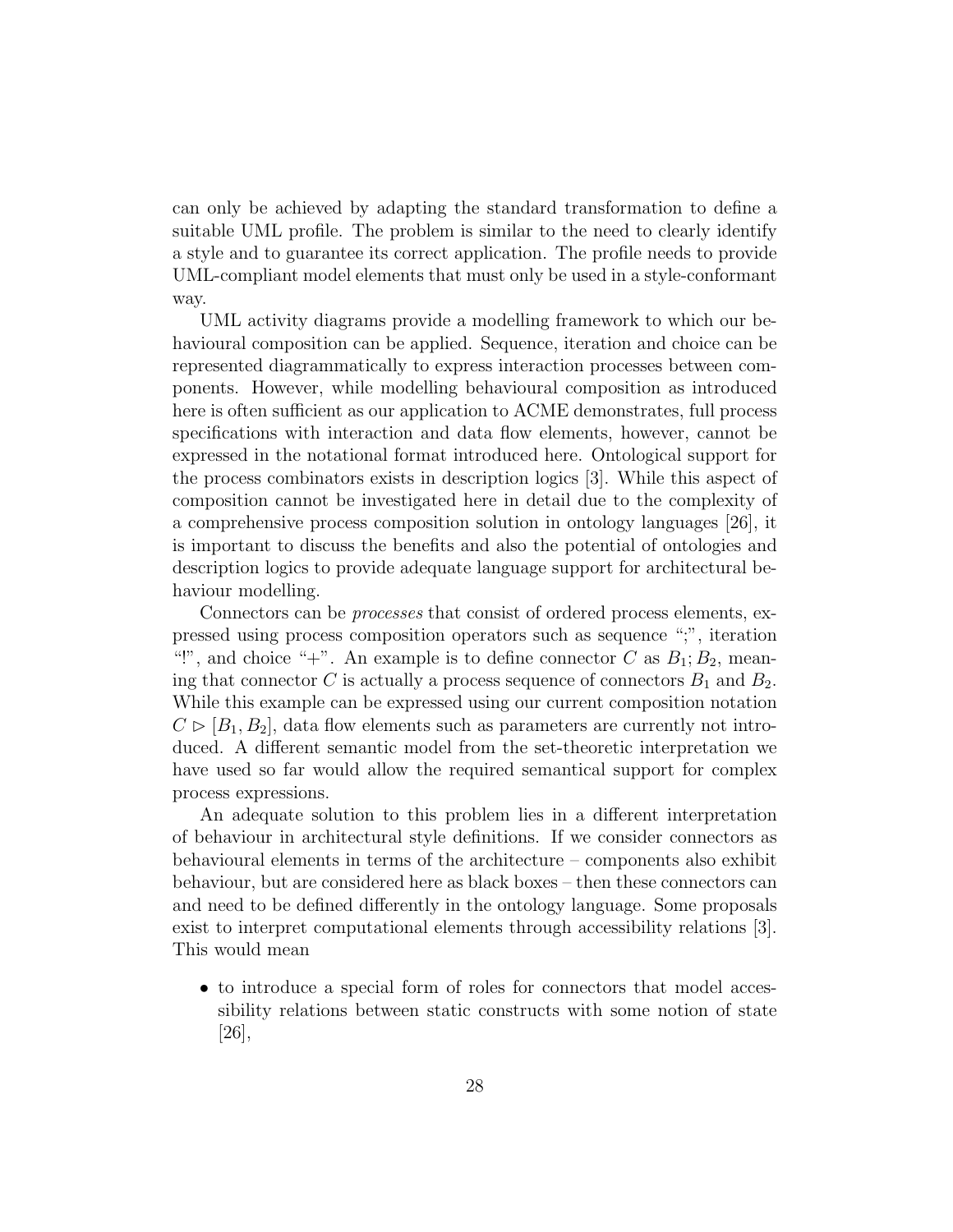• to provide a rich role expression sublanguage for this new role type consisting of operators such as sequence, iteration or choice together with names to represent data [3].

These behavioural roles would complement the existing roles, which are more descriptional and static in nature. The benefit of this interpretation of behaviour is compatibility of behaviour reasoning with subsumption reasoning, as for instance refinement of behaviour can be expressed through role subsumption.

#### 8. Related Work

Formalising architectural styles is the first step of understanding their properties and the resulting impact on architectures and software systems. A seminal paper in this context is [1]. A formal framework based on the model-theoretic specification language Z is given. Abowd et al. introduce the detailed formal specification of architectural styles, e.g. for the pipe-andfilter style. This work has started the integration of semantics into architectural descriptions. The description logic we have used here provides the same expressive power to formulate structural architectural properties (we discuss the behavioural properties addressed by Abowd et al. below). The reason for choosing an ontological approach in our case are pragmatic. An ontological framework for this approach is a highly suitable candidate since extension through subsumption is a natural choice to develop a catalogue of styles. The existence of meta-level frameworks such as the Ontology Definition Metamodel ODM with its predefined transformations makes ontologies and their dynamic logic foundations suitable as an interoperable notation that can be integrated with existing ADLs. ODM with its predefined transformations can be used to integrate our style ontology into other modelling languages defined within ODM (such as UML).

Architectural styles have been integrated in some ADLs, such as ACME. Styles can also be considered in managing architectural evolution. In [24], a graph grammar approach is used to capture architectural evolution. The suitability of ontological frameworks here would need to be investigated further. The operator algebra for style development we introduced, however, provides a starting point to control change. Operators such as restriction, union, etc. can be used to define elementary changes, on which more complex changes can be described through operator composition.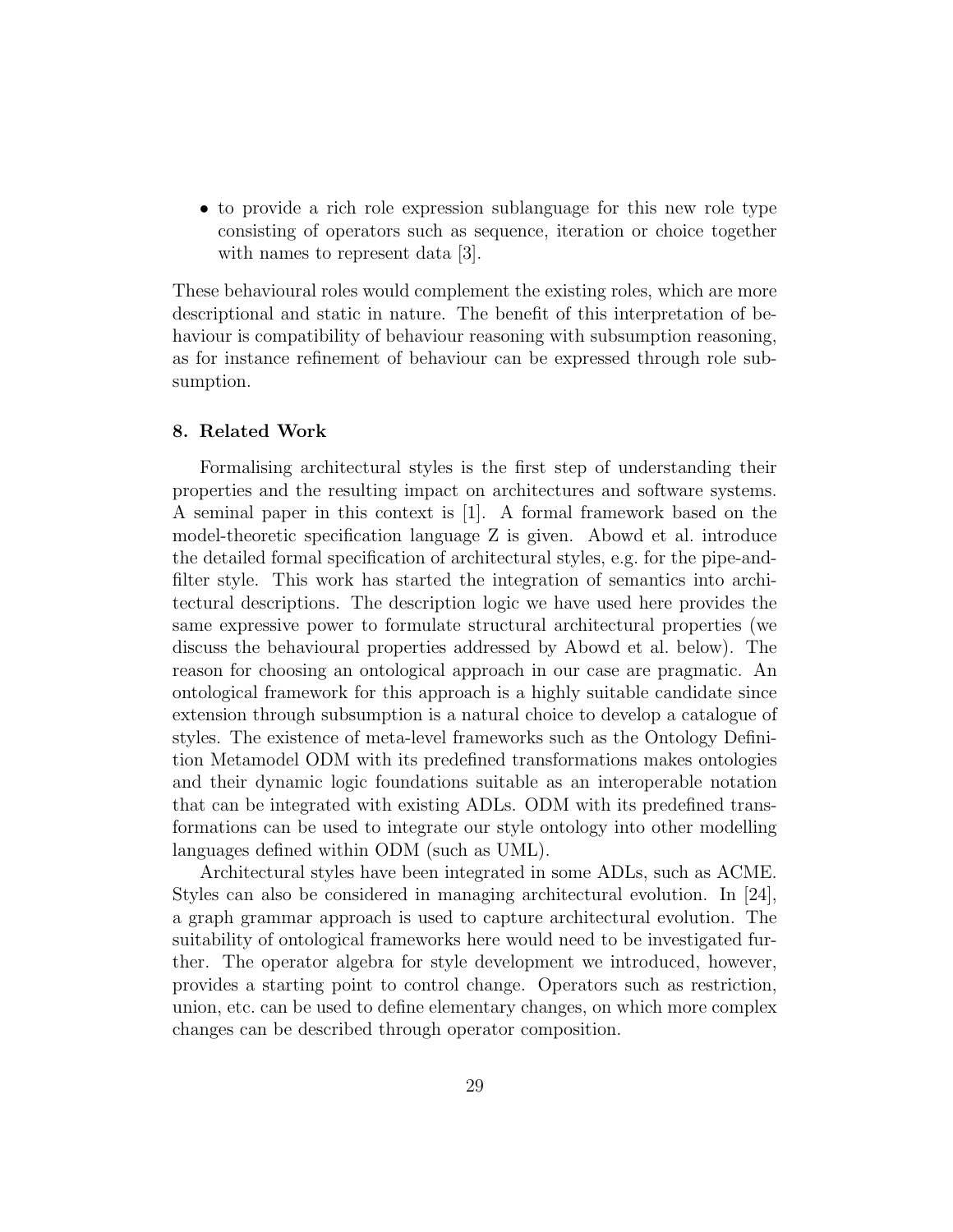Around the notion of an architectural style, similar abstractions have emerged. In [18], a notion of an architectural scenario is used to aid analyses in the design of architectures. Direct and indirect scenarios are used to view software systems as information processing software artefacts or to view these artefacts as subjects in a change and evolution process, respectively. The dynamic nature of software architectures is emphasised in contrast to the more static view of architectural styles and their application. A similar argumentation is followed by [15]. Associating a system to a single architectural style is often not sufficient. The notion of a mode, similar to a scenario, is introduced. Modes can be changed through structural and evolution constraints, which aims to support the self-organisation of service-based systems. The benefit is here a higher degree of automation.

## 9. Conclusions

In addition to structural and behavioural properties of software architectures, meta-level constructs such as architectural styles, scenarios, or modes have recently received much interest in the software architecture community. Architectural styles have emerged as architecture abstractions that influence the quality of architectures and their implementations. Architectural styles are often also linked to platforms; middleware platforms often support only specific styles by constraining interaction to synchronous or asynchronous communication or by enforcing a client-server type of architecture. In this context, architectural styles help to determine essential aspects of software systems.

Our approach ties in with current attempts to utilise Semantic Web and ontology technology for software engineering – most prominently within the Ontology Driven Architecture initiative by the W3C. We use ontologies as a mechanism describe and formally defined architectural styles. In terms of model-driven approaches, ontology-based architectural styles can be viewed as abstracted architecture models, which complements previous work [21, 31]. The core of the contribution, however, is a foundational framework that carries the specification approach further into a comprehensive development calculus for styles.

Using an ontological, description logic-based setting for software architecture has a number of benefits, such as a concise and precise notation with formal semantics [1], an extensible type language based on subsumption, composition and constraints [3], and a style combination algebra based on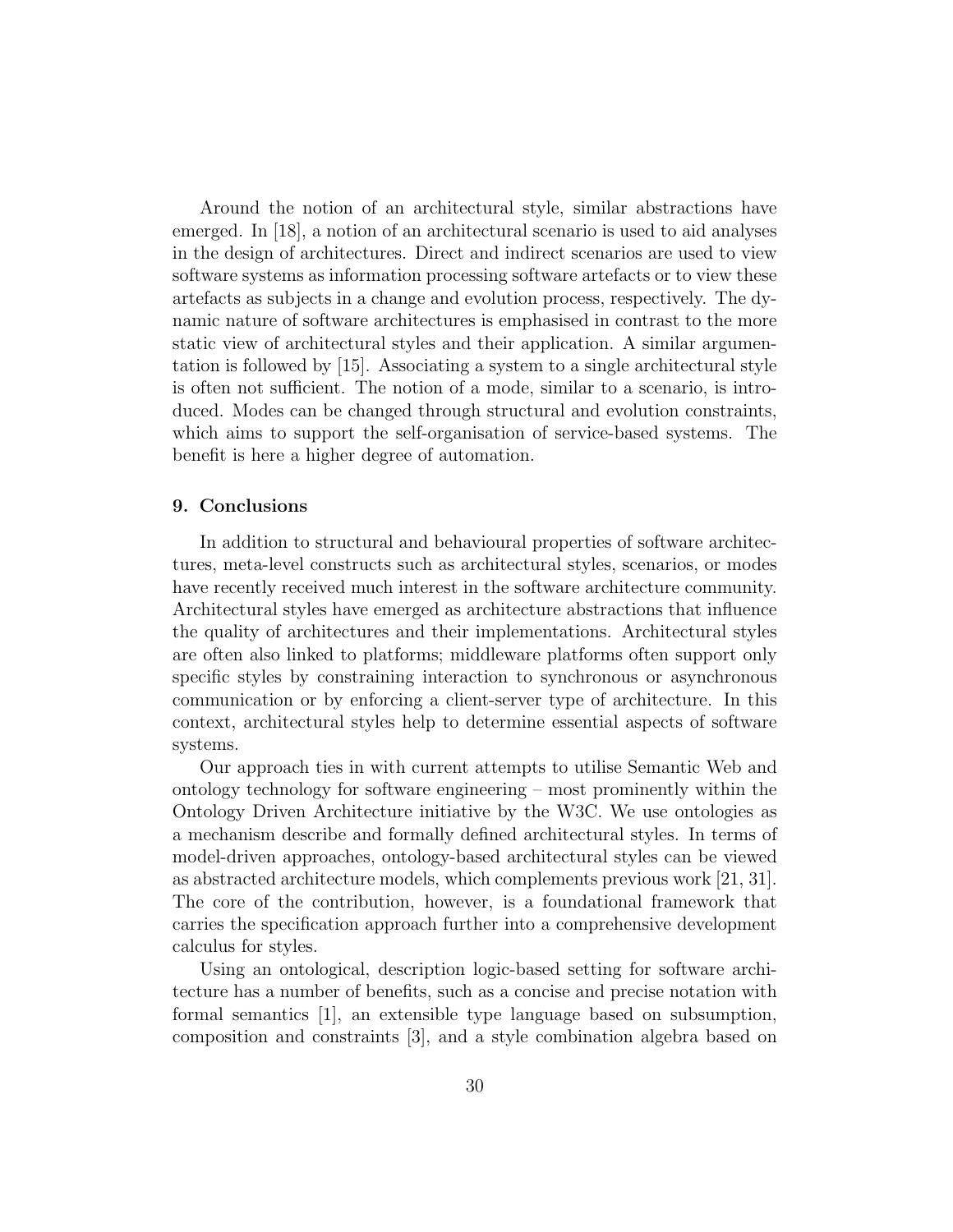ontology technologies. The tractability of reasoning is a central issue for description logics. The logic  $\mathcal{ALC}$  that we have used for this architectural style ontology is decidable [3], i.e. provides the basis for termination and reliable tool support.

In this paper, we have carried past work, such as [27], further to incorporate composition into the development framework. We also added a discussion of quality considerations in the context of architectural styles. A significant extension is also the application of the architectural style ontology presented here to architecture specification and modelling approaches. Our discussion of ACME, which is a recognised and widely used ADL, demonstrates that the style ontology can provide a number of essential benefits, which in the ACME case comprise a formal semantics with the reasoning support that is entailed, but also brings an important dimension to ACME architecture modelling. The development of styles themselves based on a formalised operator calculus enhances reuse through abstraction. Behavioural composition adds behaviour, which is often neglected in architectural description.

Overall, ontology mechanisms provide a suitable conceptual modelling support, using a classical ontology approach. The notation is adequate, as the examples have demonstrated, to model architectural styles. An ontology approach is also suitable as it provides two intrinsic benefits over other conceptual modelling approaches based on the subsumption relationship:

- firstly, easy extensibility and configurability of the style ontology based on the operator calculus and the subsumption and composition relations,
- secondly, modelling of meta-level style ontology vocabulary and stylespecific terms within one modelling layer.

While the notation is suited to formulate and relate architectural styles focusing on structural aspects, the introduction of composite element has demonstrated the lack of advanced process modelling capabilities in the notation introduced here. Concepts are not meant to model the details of data and control flow behaviour; using concepts to express structured processes is therefore not an adequate solution. While an integration with service or process ontologies is desirable, the seamless integration requires further investigations.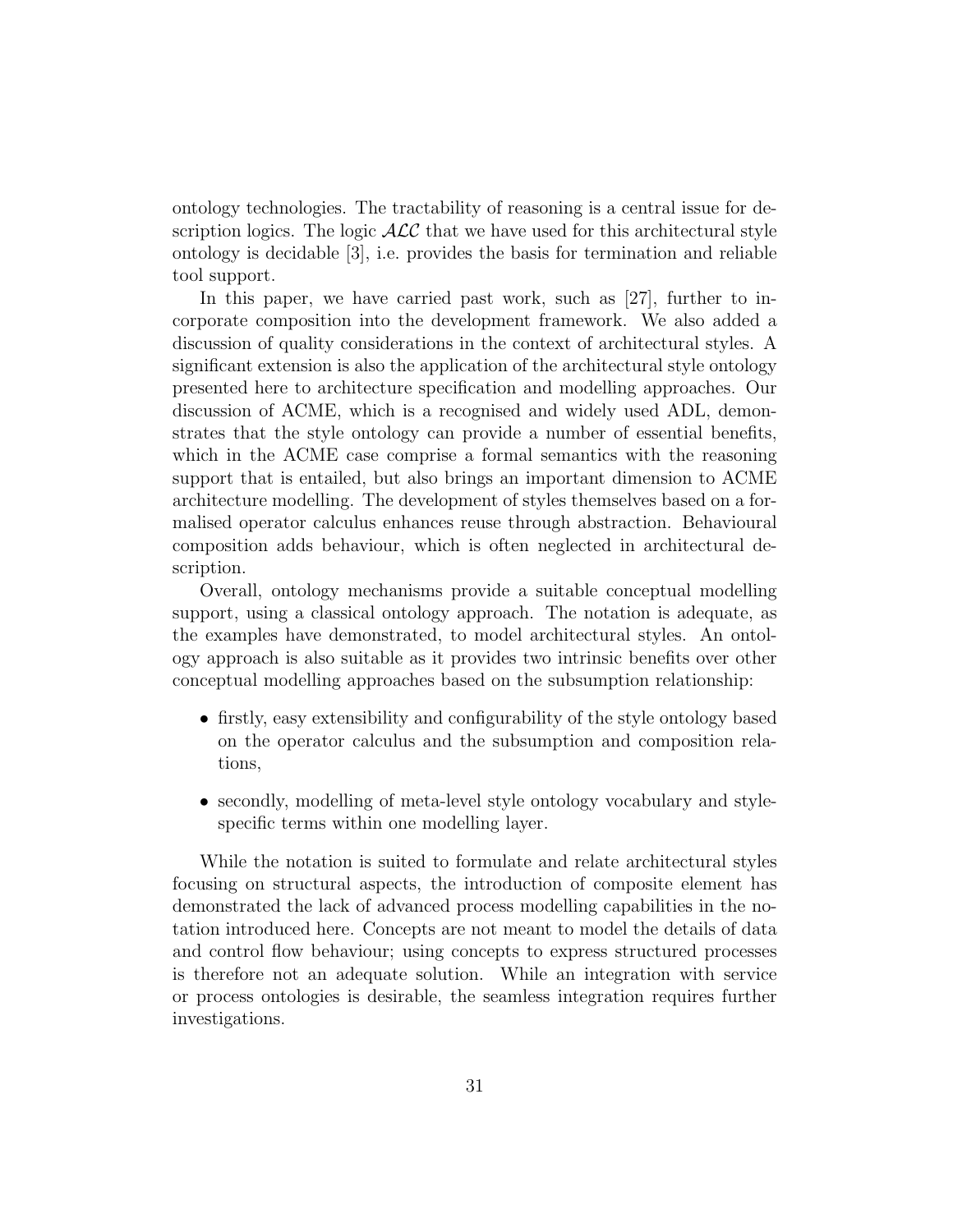### References

- [1] G. Abowd, R. Allen, and D. Garlan. Formalizing style to understand descriptions of software architecture. ACM Transactions on Software Engineering and Methodology, 4(4):319–364, October 1995.
- [2] R. Allen and D. Garlan. A Formal Basis for Architectural Connection. ACM Transactions on Software Engineering and Methodology, 6(3):213– 249, 1997.
- [3] F. Baader, D. McGuiness, D. Nardi, and P.P. Schneider, editors. The Description Logic Handbook. Cambridge University Press, 2003.
- [4] F. Bachmann, L. Bass, P. Clements, D. Garlan, J. Ivers, J. Little, R. Nord and J. Stafford. Documenting Software Architecture: Documenting Behavior. Technical Report CMU/SEI-2002-TN-001. SEI, Carnegie Mellon University. 2002.
- [5] L. Baresi, R. Heckel, S. Thöne, and D. Varro. Style-based refinement of dynamic software architectures. In Proc. 4th Working IEEE/IFIP Conference on Software Architecture WICSA4, pages 155–164. IEEE, 2004.
- [6] R. Barrett, L. M. Patcas, J. Murphy, and C. Pahl. Model Driven Distribution Pattern Design for Dynamic Web Service Compositions. In International Conference on Web Engineering ICWE'06. Palo Alto, US. ACM Press, 2006.
- [7] V. Basili, G. Caldiera, and D. Rombach. The Goal/Question/Metric approach. In Encyclopedia of Software Engineering, Volume I, pages 528–532. Wiley, 1994.
- [8] L. Bass, P. Clements, and R. Kazman. Software Architecture in Practice (2nd Edition). SEI Series in Software Engineering. Addison-Wesley, 2003.
- [9] C. Canal, E. Pimentel, and J.M. Troya. Compatibility and inheritance in software architectures. Science of Computer Programming, 41:105–138, 2001.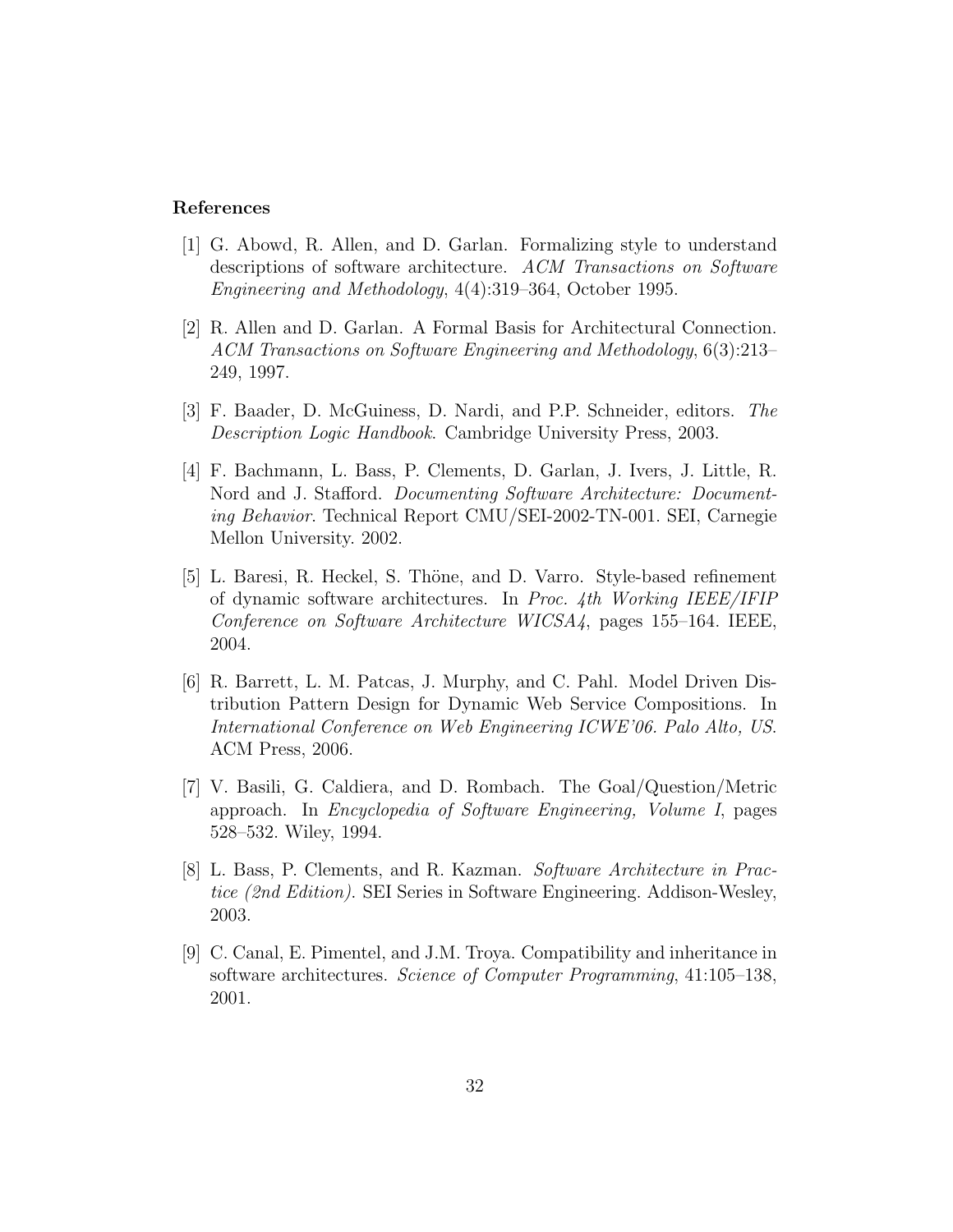- [10] V. Cortellessa, A. Di Marco, and P. Inverardi. Software performance model-driven architecture. In SAC '06: Proceedings of the 2006 ACM symposium on Applied computing, pages 1218–1223. ACM Press, 2006.
- [11] D. Garlan and B. Schmerl. Architecture-driven modelling and analysis. In Tony Cant, editor, Proceedings of the 11th Australian Workshop on Safety Related Programmable Systems (SCS'06), volume 69 of Conferences in Research and Practice in Information Technology, 2006.
- [12] S. Giesecke. A Method for Integrating Enterprise Information Systems based on Middleware Styles. In International Conference on Enterprise Information Systems (ICEIS'06), Doctoral Symposium, pages 24–37. IN-STICC Press, 2006.
- [13] S. Giesecke, W. Hasselbring and M. Riebisch. Classifying Architectural Constraints as a basis for Software Quality Assessment. Advanced Engineering Informatics. 21(2):169-179. 2007.
- [14] S. Giesecke, J. Bornhold, and W. Hasselbring. Middleware-induced Architectural Style Modelling for Architecture Exploration. In Proc. Working IEEE/IFIP Conference on Software Architecture, IEEE Computer Society Press. 2007.
- [15] D. Hirsch, J. Kramer, J. Magee and S. Uchitel. Modes for Software Architectures. Third European Workshop on Software Architecture EWSA 2006, Spinger-Verlag, LNCS Series, 2006.
- [16] ISO/IEC. Software engineering Product quality Part 1: Quality model, June 2001. Published standard.
- [17] H.-W. Jung, S.-G. Kim, and C.-S. Chung. Measuring software product quality: A survey of ISO/IEC 9126. IEEE Software,  $21(5):88-92$ ,  $2004$ .
- [18] R. Kazman, S.J. Carriere, and S.G. Woods. Toward a Discipline of Scenario-based Architectural Evolution. Annals of Software Engineer $ing, 9(1-4):5-33, 2000.$
- [19] D. Kozen and J. Tiuryn. Logics of programs. In J. van Leeuwen, editor, Handbook of Theoretical Computer Science, Vol. B, pages 789–840. Elsevier, 1990.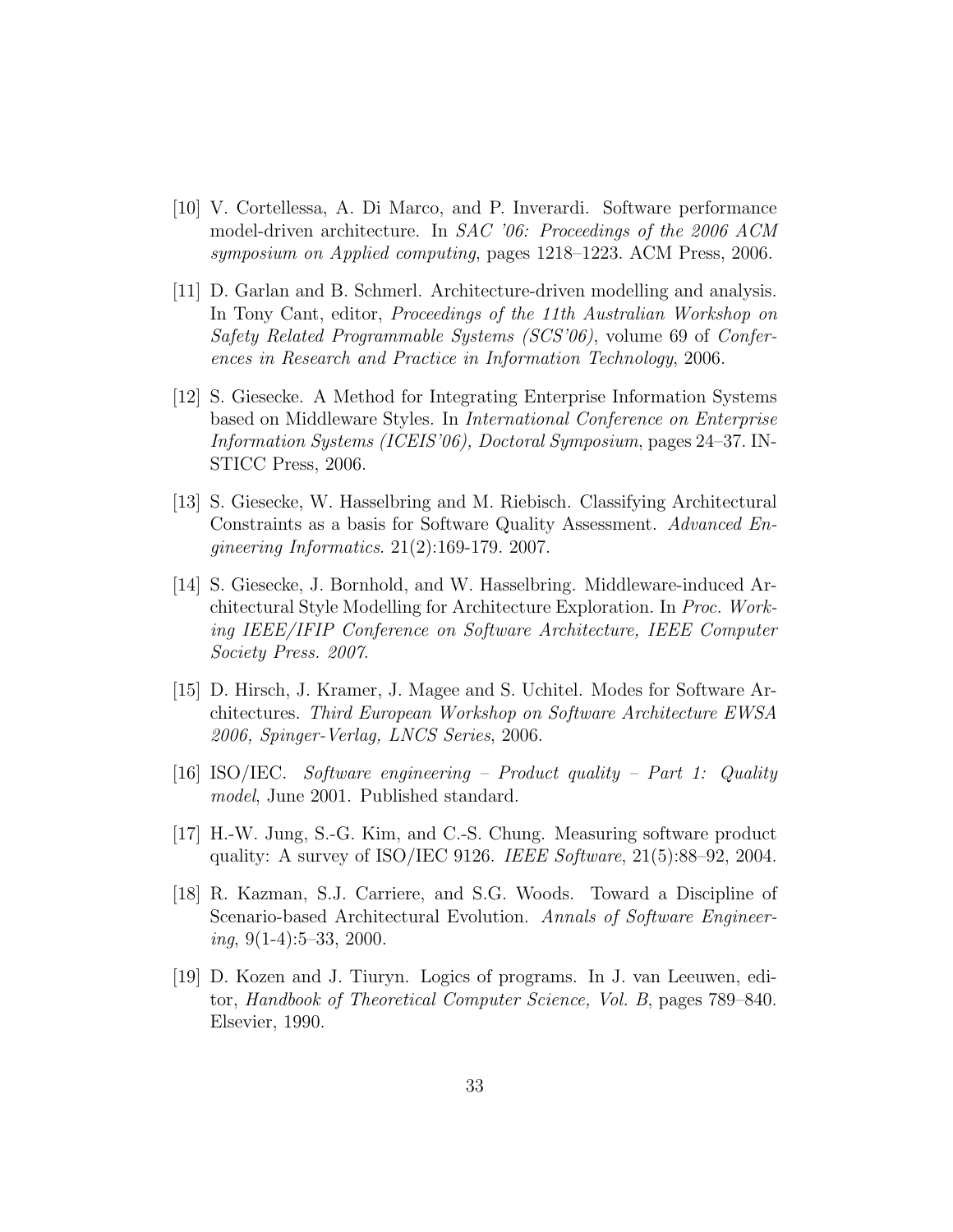- [20] R. Lara, M. Stollberg, A. Polleres, C. Feier, C. Bussler, and D. Fensel. Web Service Modeling Ontology. Applied Ontology, 1(1):77–106, 2005.
- [21] C. Pahl. A conceptual architecture for semantic web services development and deployment. Intl. Journal of Web and Grid Services, 1(3/4):287–304. 2005.
- [22] J. Magee, N. Dulay, S. Eisenbach, and J. Kramer. Specifying Distributed Software Architectures. In W. Schäfer and P. Botella, editors, Proc. 5th European Software Engineering Conf. (ESEC 95), volume 989, pages 137–153. Springer-Verlag, Berlin, Sitges, Spain, 1995.
- [23] N. Medvidovic and R.N. Taylor. A Classification and Comparison framework for Software Architecture Description Languages. In Proceedings European Conference on Software Engineering / International Symposium on Foundations of Software Engineering ESEC/FSE'97, pages 60– 76. Springer-Verlag, 1997.
- [24] D.L. Metayer. Describing software architecture styles using graph grammars. IEEE Transactions on Software Engineering. 24(7): 521553. 1998.
- [25] Object Management Group. Ontology Definition Metamodel Submission (OMG Document: ad/2006-05-01). OMG, 2006.
- [26] C. Pahl. An Ontology for Software Component Matching. International Journal on Software Tools for Technology Transfer (STTT), Special Edition on Foundations of Software Engineering, 9(2):169–178, 2007.
- [27] C. Pahl, S. Giesecke and W. Hasselbring. An Ontology-Based Approach for Modelling Architectural Styles. First European Conference on Software Architecture ECSA 2007. Springer, Lecture Notes in Computer Science 4758, pages 60-75. 2007.
- [28] K. Schild. A Correspondence Theory for Terminological Logics: Preliminary Report. In Proc. 12th Int. Joint Conference on Artificial Intelligence, Sydney, Australia. 1991.
- [29] B. Spitznagel and D. Garlan. Architecture-based performance analysis. In Proceedings of the 1998 Conference on Software Engineering and Knowledge Engineering (SEKE'98), June 1998.